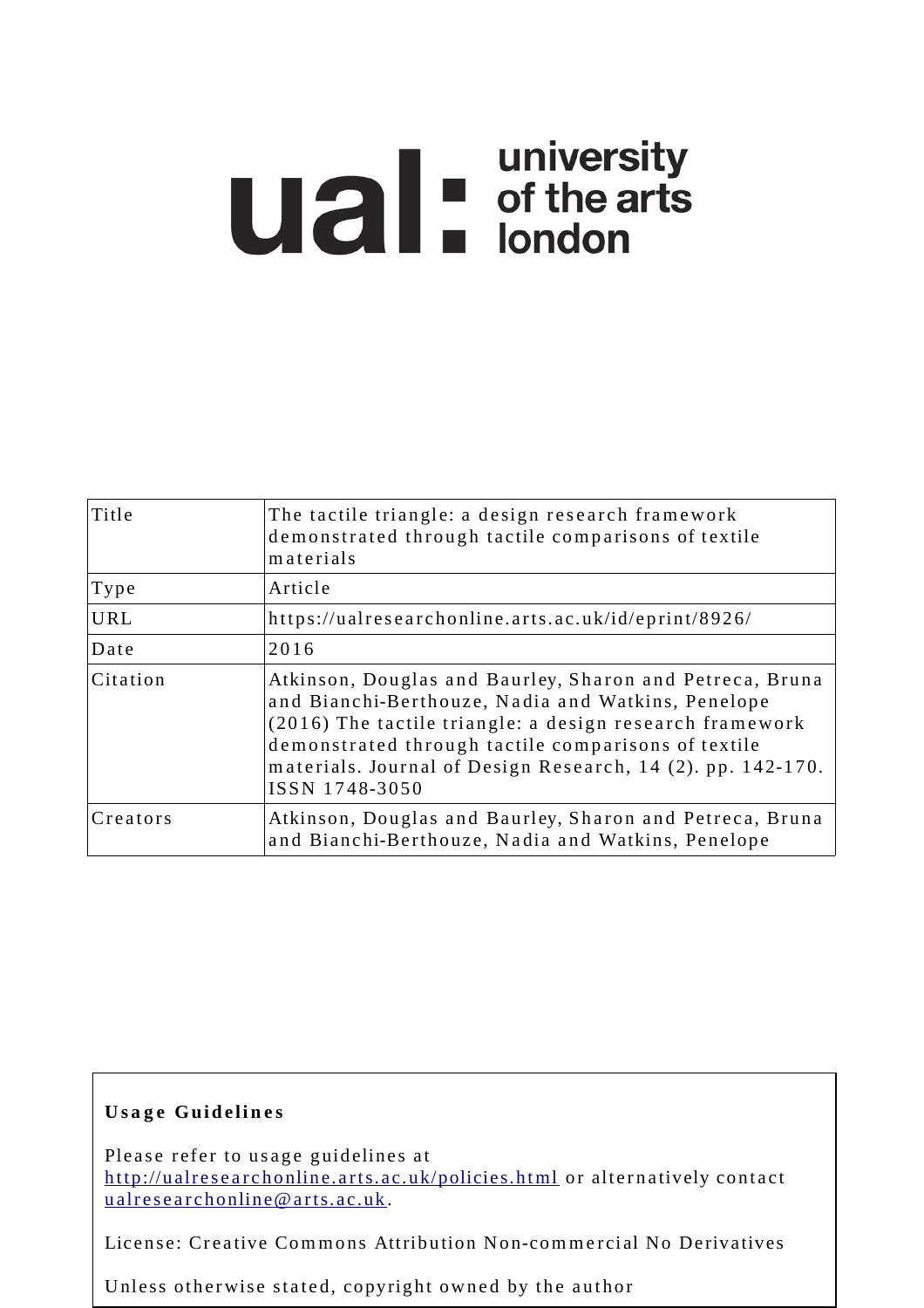# **The tactile triangle: a design research framework demonstrated through tactile comparisons of textile materials**

# Douglas Atkinson\*

London College of Fashion, 20 John Prince's Street, London, W1G 0BJ, UK Email: d.atkinson@fashion.arts.ac.uk \*Corresponding author

# Sharon Baurley and Bruna Beatriz Petreca

The Royal College of Art, Kensington Gore, London, SW7 2EU, UK Email: sharon.baurley@rca.ac.uk Email: bruna.petreca@network.rca.ac.uk

# Nadia Bianchi-Berthouze

UCLIC, University College London, Gower Street, London, WC1E 6BT, UK Email: n.berthouze@ucl.ac.uk

# Penelope Watkins

FITU Ltd. Gayton, Kings Lynn, PE32 1QS, UK Email: penelopewatkins@aol.com

**Abstract:** Tactile experiences of textile materials are difficult to communicate and elicit. To interrogate this space we propose the tactile triangle, a framework to facilitate systematic analysis and comparison of tactile experiences. The three levels reflect different aspects of tactile experience and possible methods to capture them: physical properties, in which human senses or objective testing measure fabric properties; the perceptual space level in which triadic comparisons reveal combinations of various dimensions which capture and describe tactile experiences; and finally the communication level, in which design games elicit languages communicating tactile perceptions. A case study illustrates the framework's use to compare the tactile experiences of textiles in experts and consumers. The results show expert and consumer perceptions overlapped and correlated well to objective measures except in the perception of temperature. We conclude by discussing the framework's effectiveness, the contribution of individual methods, and its potential as a communication tool for designers.

**Keywords:** textile; fabric; sensory; touch; perception; aesthetics.

Copyright © 20xx Inderscience Enterprises Ltd.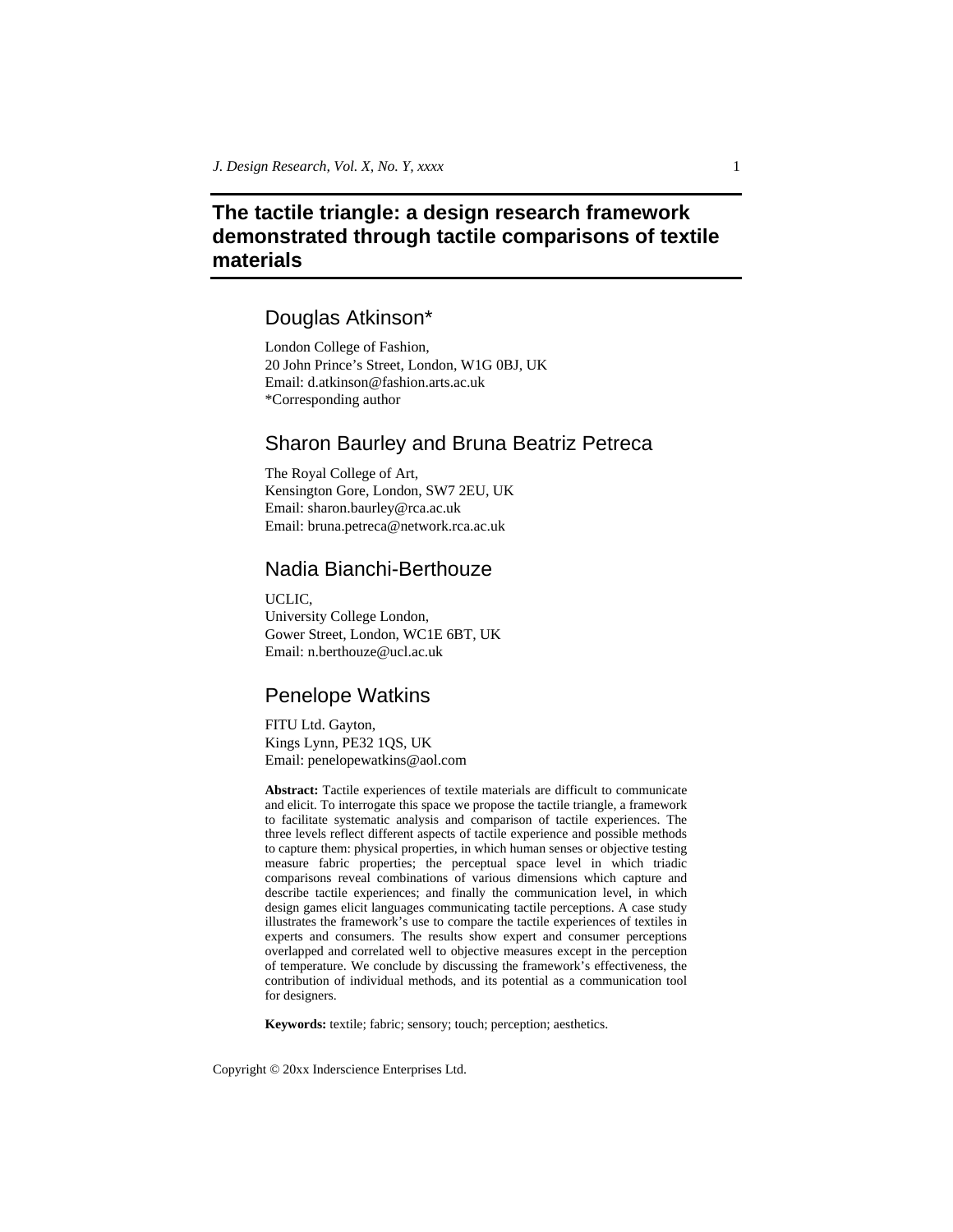**Reference** to this paper should be made as follows: Atkinson, D., Baurley, S. Petreca, B.B., Bianchi-Berthouze, N. and Watkins, P. (xxxx) 'The tactile triangle: a design research framework demonstrated through tactile comparisons of textile materials', *J. Design Research*, Vol. X, No. Y, pp.000–000.

**Biographical notes:** Douglas Atkinson is a Research Fellow at The Digital Anthropology Lab, London College of Fashion. His work explores how the digital can be used to infer and represent sensory and emotional aspects of human experience, which are crucial to our identities, relationships to fashion items and the experience of fashion makers. In parallel, he investigates the changes in contemporary design practice due to increasing detachment from material experience. He has previously conducted RCUK, ESRC and EPSRC funded research at London College of Fashion, Central Saint Martins College of Art and Design and Brunel University.

Sharon Baurley is Head of Programme – Design Products at the Royal College of Art. She was formerly Head of Design in the School of Engineering and Design, Brunel University. She has conducted Doctoral and Post-Doctoral research at the Royal College of Art, Musashino Art University, Tokyo, and John Moores University, Liverpool. She has collaborated on research with Vodafone, HP Labs, and Horizon: an RCUK funded Digital Economy Research Hub. She has received numerous national and international design awards including the Josef Otten Award for Technical Innovation and the Ideacomo Award for Printing and Dyeing from the Japanese Fashion Foundation.

Bruna Beatriz Petreca is a researcher in Fashion and Textiles BA from University of São Paulo-USP. While working in research with textiles in a technology research institute in Brazil, she gained experience in R&D projects, quality control and manufacture of textiles and apparel. Recently, the collaboration with the project 'Digital Sensoria: design through digital perceptual experience', as a Visiting Fellow to London College of Fashion, unfolded in her current PhD research at The Royal College of Art. Her work occasionally includes collaborations, resulting in the design of costumes and fashion editorials.

Nadia Bianchi-Berthouze is a Professor in Affective Computing and Interaction at UCL Interaction Centre (UCLIC). The premise of her research is that affect, emotion, and subjective experience should be factored into the design of interactive technology. Indeed, for technology to be truly effective in our social network, it should be able to adapt to the affective needs of each user group or even each individual. The aim of her research is to create systems/software that can sense the affective state of their users and use that information to tailor the interaction process.

Penelope Watkins undertakes research and development in all the aspects of clothing design and production, particularly fashion products designed for individual body shape. She was formerly part of the Fashion Science Research group funded by the EPSRC/AHRC Designing for the 21st century scheme, in collaboration with the Cambridge Engineering Design Centre. She has received the DfES UK/Hong Kong Fellowships for Excellence, and a Research Fellowship in The Department of Automated and Mechanical Engineering at The Chinese University Hong Kong. She has also collaborated with University of East London to develop Fabric Formworks, 3D fabric structures for concrete and earth construction.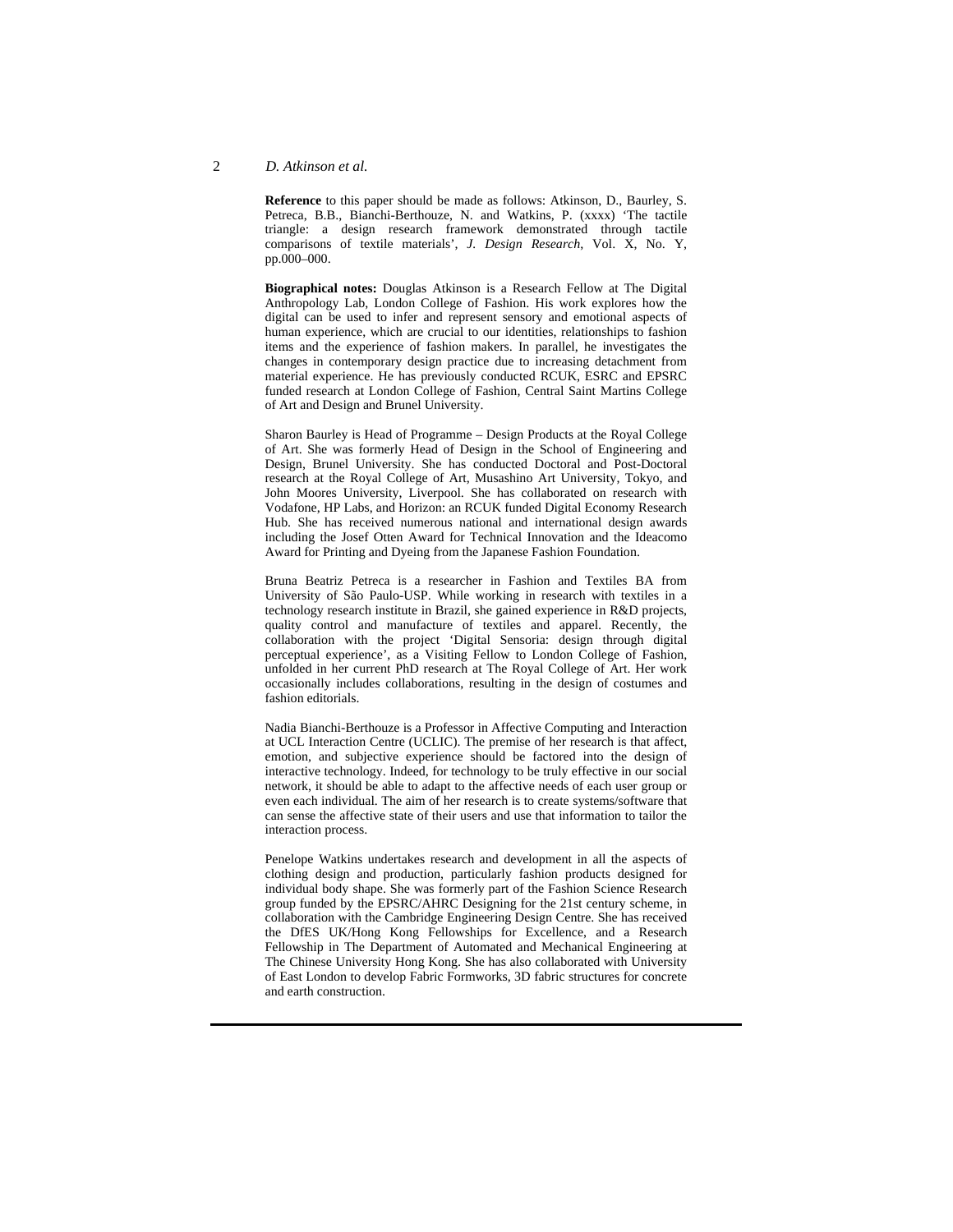# **1 Introduction**

Tactile experiences reveal a very rich and complex territory, which has been little described by research. The intricacy of this experience derives from touching being an inherently interactive experience (Sonneveld and Schifferstein, 2008); touch and being touched are equally important for its unfolding. Much of this experience remains unarticulated or even unconscious, which reflects on the difficulty people have to talk about how textile materials feel, likewise about how they feel when engaging with textiles. Hence, the tactile experience is formed by psychophysical and affective responses, which can be elicited and measured by diverse methods (e.g., triadic experiments or rating against sensory scales), as well as by the physicality of the materials, which can be objectively measured (Chen et al., 2009). Given a physical encounter with a material, stimulation of the tactile receptors in the skin will proceed, as has been previously described by research (Lederman and Klatzky, 2009). These will be processed in the brain, firstly in the psychophysical level (sensorial judgements), which will incur in classifying materials, to then combine and compare these judgements, based on memories that will result in affective judgements (Chen et al., 2009).

Literature in the textile realm highlights a number of methods, both subjective (Winakor et al., 1980; Philippe et al., 2003; Sular and Okur, 2008; Soufflet et al., 2004) and objective (Kawabata, 1982; Lai et al., 2002; Ly et al., 1991; Minazio, 1995; De Boos, 2005), used in research and industry to predict or discern the tactile properties of textiles. During their education, and through experience in industry, fashion and textile designers are trained to perceive differences in the tactile qualities of textiles. To our knowledge there is only one piece of research (Soufflet et al., 2004) into the abilities of un-trained consumers to discern such differences, in which the evaluations of experts and non-experts showed no distinction on the perceptual level, whereas experts differ from non-experts in terms of verbalising their perceptions and can identify more dimensions.

In this paper, we propose The Tactile Triangle framework to facilitate the analysis of tactile experiences and their comparison by building on the literature on approaches to the analysis of subjective experience. To demonstrate the application of the framework a case study compares expert designers' subjective perceptions, non-expert consumers' subjective perceptions and objective testing of textiles. In doing so we also contribute to answering the important and still open question of whether both expert and consumer perceptions correlate with objective measurements of the tactile properties of textiles and relate to each other. The design, execution and results for each approach are laid out consecutively to aid understanding and correlation of results is outlined in Section 6.

Figure 1 shows the current landscape of research into tactile perceptions of textiles. The link between designers and mechanised testing is well established, and previous research reveals one study linking the perceptions of designer and consumer, and no research into the link between consumer perceptions and mechanised testing.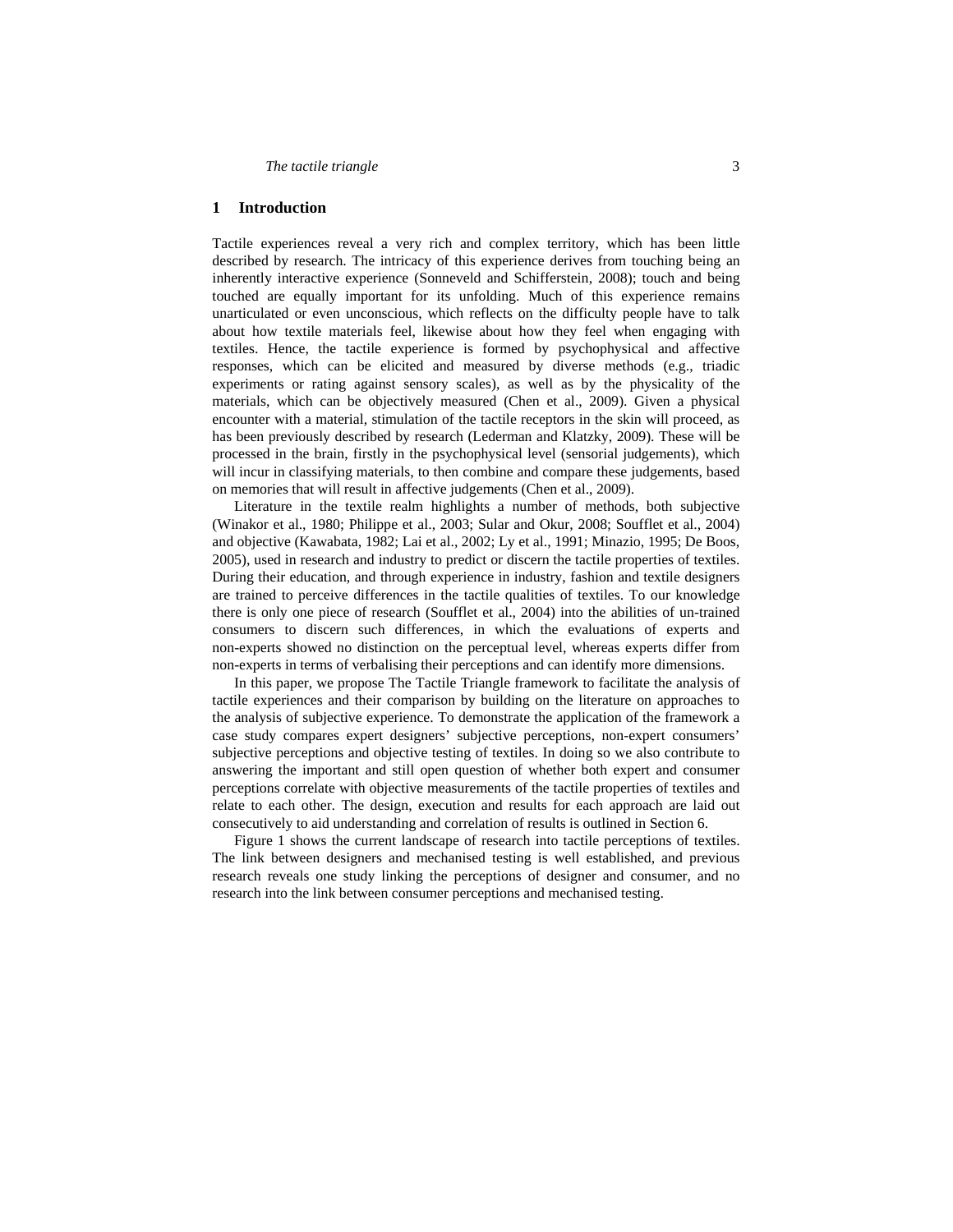

**Figure 1** The landscape of current research into tactile experience of textiles

There has been much recent interest in supporting designers to make informed choices (van Kesteren, 2008; Sonneveld and Schifferstein, 2008; Karana, 2009; Karana et al., 2009; Lee et al., 2010), our framework will significantly add value to their creative output, aiding them in 'understanding other peoples understanding' (Krippendorff and Butler, 2008) of tactile properties or 'hand feel' (the sensory tactile qualities of fabric against the skin) of textile materials. This is particularly important when using collaborative design processes where communication of such perceptions is difficult.

We begin this paper by discussing the available literature relating to tactile evaluation of textiles (Section 1). This is then used to propose the framework and to inform the selection of a set of bi-polar descriptive scales (communication level) and a set of textile samples by textile experts for use in the studies that comprise our framework (Section 2). The tactile properties of our chosen textile samples are tested using objective testing (Section 3) and evaluated by un-trained consumers in both an informal design gaming process (Section 4) and a structured Triadic Comparison process (Section 5). The results of these evaluations are then compared and contrasted (Section 6), limitations are considered (Section 7) and conclusions and future work are discussed (Sections 8 and 9).

#### **2 Literature review**

In this paper, the literature review is confined within the tactile sensory perception of textile materials.

# *2.1 Textile hand evaluation methods*

A literature review was undertaken to determine a taxonomy commonly used in the textiles and clothing industries to measure and describe subjective *textile hand*. Subjective *textile hand* refers to the non-mechanised sensory experience. As defined by Philippe et al. (2003) "This is the reaction of the sense of touch, when fabrics are held in the hand. (...) "*hand*" can be considered as a meta-concept that takes into account not only the sensory aspect but also aspects such as formability, aesthetics, drapability and tailorability".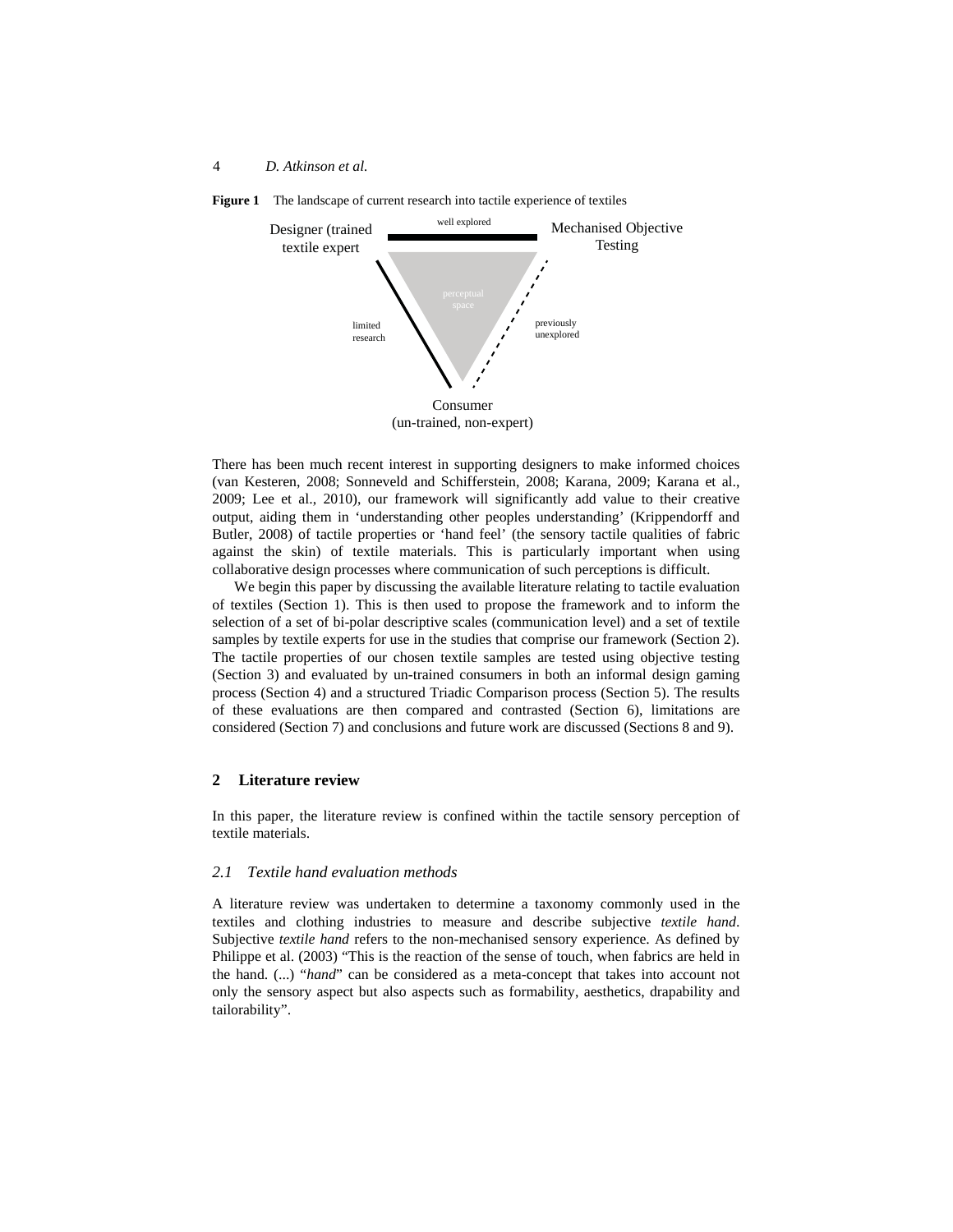In contrast, objective *textile hand* mechanically measures tactile qualities of textiles, usually obtained by testing with one of two systems. The Kawabata Evaluation System (KES-F) and the SiroFAST (Fabric Assurance by Simple Testing) system (Kawabata, 1982; Lai et al., 2002; Ly et al., 1991; Minazio, 1995; De Boos, 2005) have been used in industry for predicting the aesthetic qualities perceived by human touch and communicating them both in manufacture and in quality assurance processes. For such purpose, much investigation has taken place to compare the results of Subjective and Objective textile testing (Howorth and Oliver, 1958; El-Mogahzy et al., 2005). Crucially, only one study (Soufflet et al., 2004) attempts to understand the relationship between consumer perceptions of textiles and mechanised objective testing. Recently developed and yet to be evaluated are the SDL Atlas Fabric Touch Tester and the PhabrOmeter.

Experimental procedures utilised for *textile hand* evaluation in the literature are highly disparate. For the purposes of this study, we draw on those that included visibility of the textiles (Picard et al., 2003; Philippe et al., 2003; Soufflet et al., 2004), un-trained consumers (Winakor et al., 1980; Laughlin, 1991; Kim and Winakor, 1996; Hung and Chuang, 1999; Picard et al., 2003; Nogueira et al., 2009), trained panels and textile experts (Moody et al., 2001; Philippe et al., 2003; Soufflet et al., 2004; Valatkiene and Strazdiene, 2006; Sular and Okur, 2008), types of rating including bi-polar (Winakor et al., 1980; Hung and Chuang, 1999; Philippe et al., 2003; Sular and Okur, 2008; Soufflet et al., 2004) or grouping and difference [e.g., Triadic Comparison or Free Sorting (Laughlin, 1991; Moody et al., 2001; Philippe et al., 2003; Picard et al., 2003; Soufflet et al., 2004)], samples of differing specifications and handling gestures (Winakor et al., 1980; Picard et al., 2003; AATCC Evaluation Procedure 5, 2006; Valatkiene and Strazdiene, 2006; Sular and Okur, 2008).

Procedures regarding objective textile testing in literature were found to be confusing, and only Sular and Okur (2008) carried out full objective testing of their samples. Cardello et al. (2003) assert "(...) studies of human responses to clothing materials suffered from a lack of theoretical models to guide research in the field. As a result, the field was plagued by idiosyncratic and undefined terminology, a lack of operational constructs, confusion over the kinds of panellists to use, failure to adopt modern psychophysical techniques, and general confusion in communication about fabric attributes and qualities". The continued inconsistency in approaches is surprising given that there is a published AATCC (2006) standard 'Fabric Hand: Guidelines for the Subjective Evaluation' which sets out parameters for just such experiments. As the issues cited by Cardello et al. (2003) are still currently applicable and the AATCC Evaluation Procedure 5 (2006) guidelines have not been widely adopted by designers or industry for textile evaluation, we chose not to apply the standard to our own testing. We also believe the AATCC Evaluation Procedure 5 (2006) guidelines promote unnatural interactions with textiles and so are incompatible with consumer experience.

#### *2.2 Review of frequently used subjective textile descriptors*

In reviewing the surrounding literature we looked solely for subjectively obtained descriptors. Although there were a number of papers we tried to focus on research conducted in, or translated into English.

The set of perceptual scales was obtained by removing the hedonic terms, value judgements, similes, names of textile type and structure and descriptors not understood to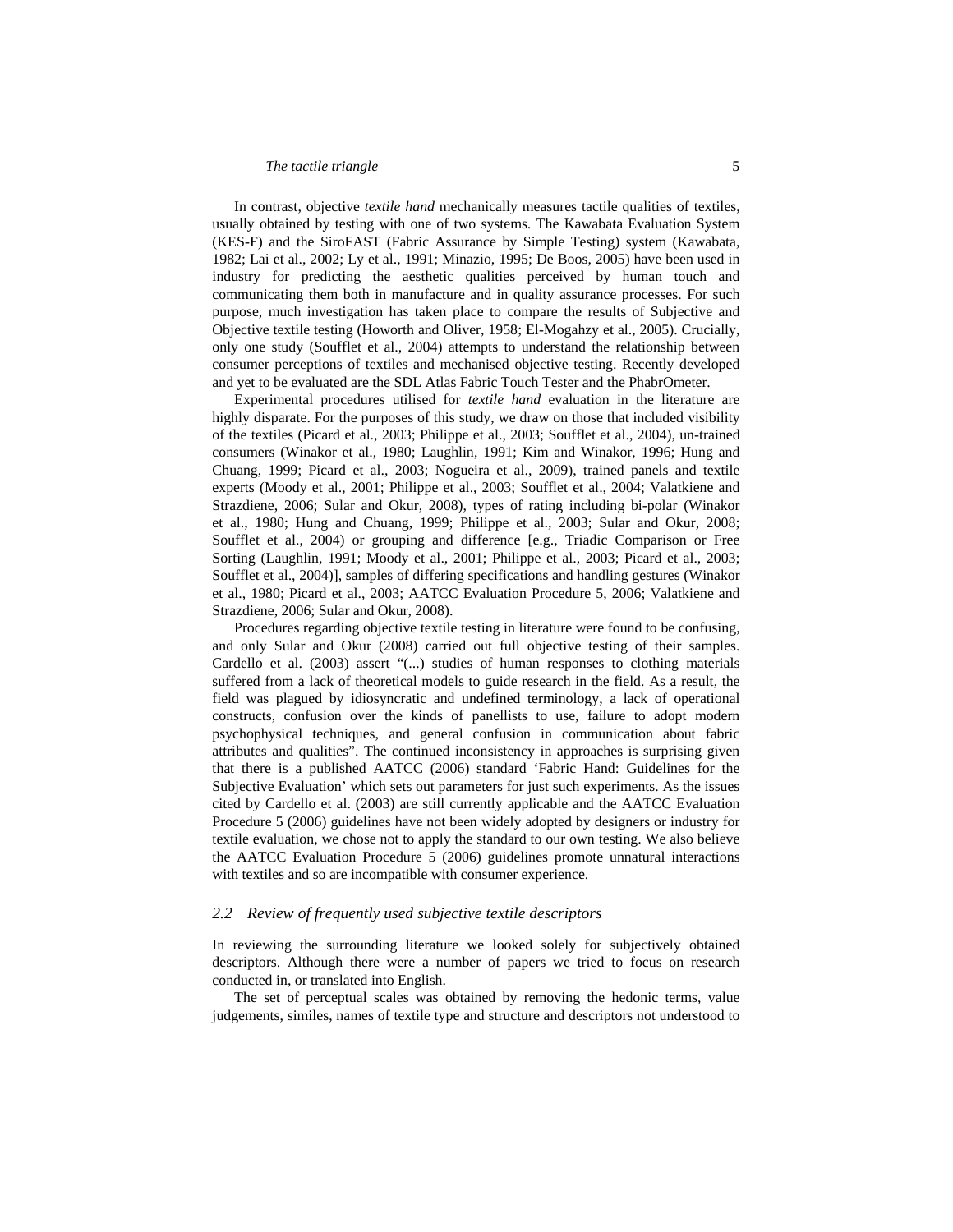be related to *textile hand*. This left a sample of 69 descriptors, from which we produced a subset of four bipolar pairs.

#### *2.3 Design methods*

Touch has always been a difficult sense to communicate (Sonneveld and Schifferstein, 2008), as it is reliant largely on subjective analogy. Increasingly in this digital age it is vital that there exists a tool with which consumers and designers can express their needs or ideas surrounding the tactile meanings of materials. Researchers such as Bang (2009), Brandt et al. (2008), Karana et al. (2009) and Fenko et al. (2010) have made use of collaborative and design influenced processes to probe participants' perceptions of materials; although some studied textiles, none specifically investigated their tactile properties. They have used methods that allow un-trained consumers' tacit knowledge to be mobilised and harnessed by researchers to aid in understanding their tactile perceptions of materials. It is the accuracy and reliability of this tacit knowledge that we wish to investigate.

## **3 The tactile triangle framework**

In this study, we propose the 'Tactile Triangle' framework, grounded in the literature on textile perception and elicitation of subjective experiences, identifying three levels that affect tactile experiences of textiles and that need to be analysed to understand tactile experiences. The first is the physical level, i.e., the physical properties of textiles that affect their perception. The ability to capture these physical properties depends on the sensitivity of the measuring device (e.g., a mechanical device, or the human skin sensors). The second is the perceptual space level that defines the perceptual dimensions (that may not directly match physical properties) that people use to evaluate textiles. Finally, the communication level, i.e., the vocabulary (e.g., words, sentences, gestures) that is available to communicate such experiences.

The framework (Figure 2) was developed through a review of the literature, which attempted to more comprehensively explore the many facets of tactile experience. The three core levels described are believed to be the most significant. The contribution of the framework is to facilitate a more systematic analysis of tactile experience and allow people to communicate that which is traditionally hard to articulate by providing shared points of reference.

At it is core the framework (Figure 2) is comprised of three levels which inform our understanding of the tactile perception being studied: the physical level, relating to the influence of physical properties of the object or material on tactile experience, the communication level which relates to the way people describe and communicate their perceptions of the object or material (e.g., the terms they use to describe it's tactile properties) and finally the perceptual space level which holistically explores the dimensions people use to characterise their tactile experience of the object or material (e.g., which perceptions are most significant in forming a tactile opinion of the object or material and how do they influence one another?). The grey inner ring shows the areas that can be studied at each level and suggests related methods. Finally, the coloured outer rings show influencing factors that may affect the results of studies conducted at each level using the methods indicated in the grey inner ring.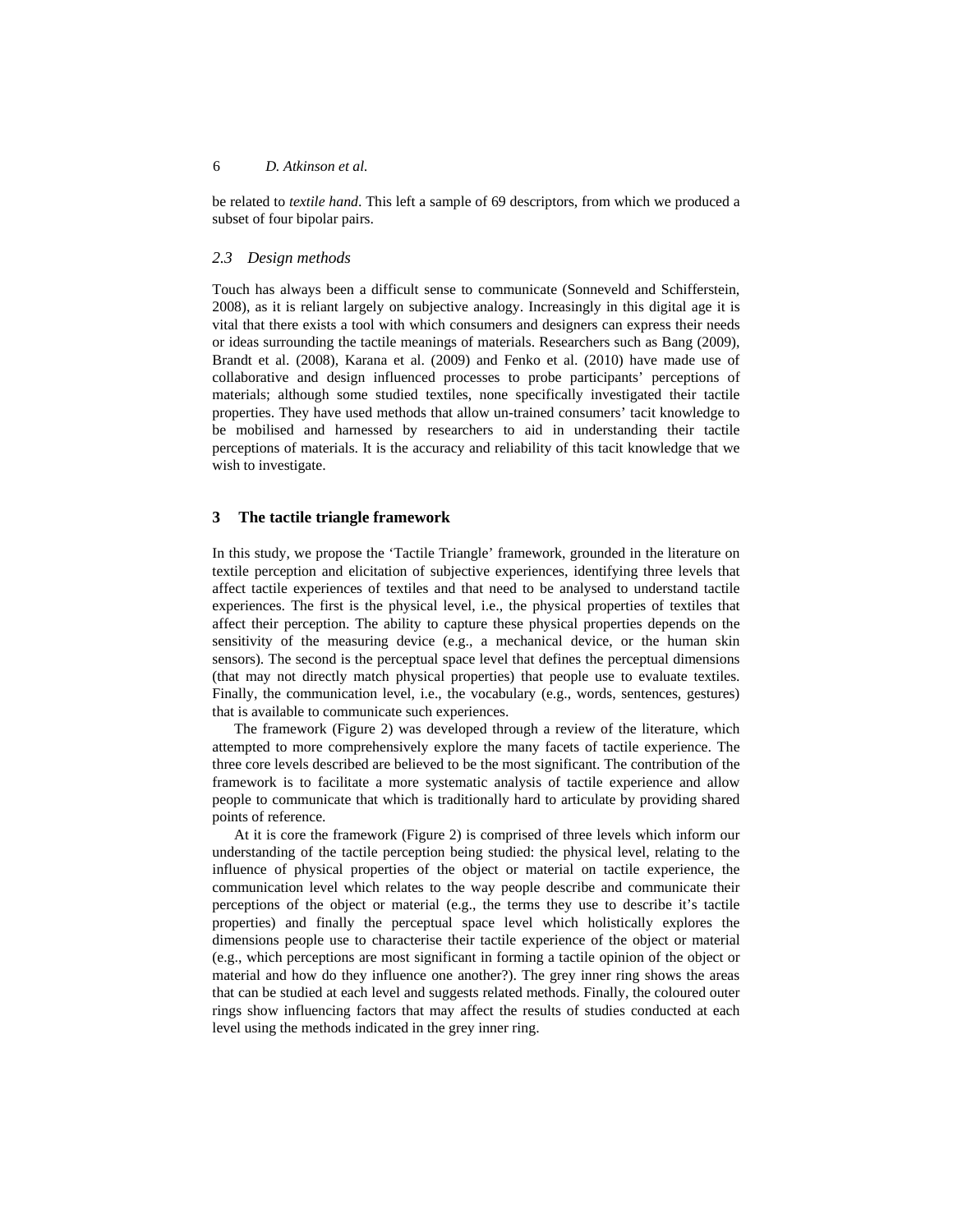*The tactile triangle*  $\overline{7}$ 



Figure 2 The tactile triangle framework (see online version for colours)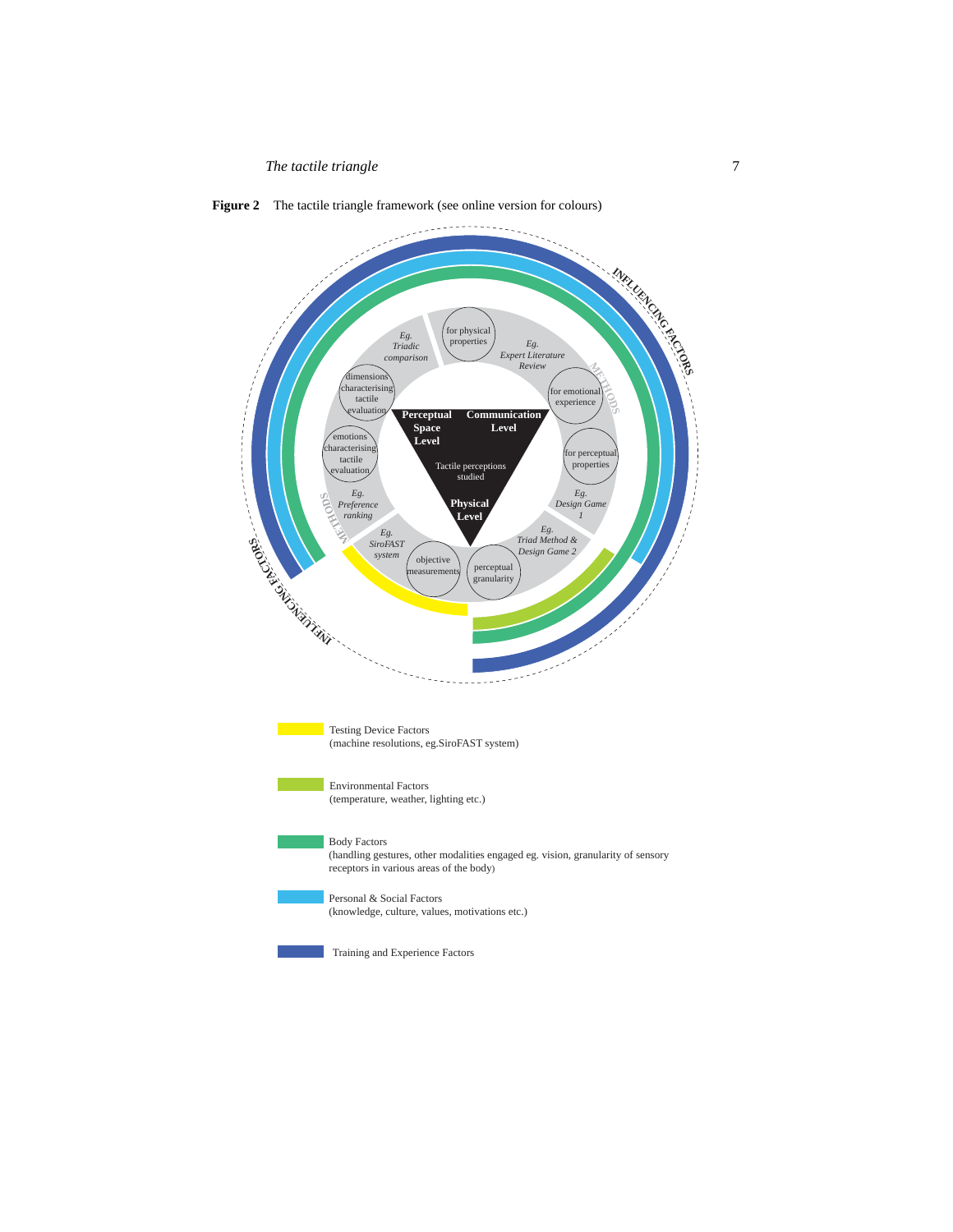We describe a case study comparing tactile perception of textile experts with consumers, illustrating how our 'Tactile Triangle' framework facilitates the analysis of tactile perceptions and their comparison. For each level, specific methods are proposed to uncover each target group's tactile experiences of a set of textiles: objective testing to measures fabrics directly; triadic comparisons to understand the dimensional spaces used to evaluate tactile perception; design games to elicit the language to communicate tactile perceptions and to investigate each group's ability to detect differences in physical properties.

#### *3.1 Selection of perceptual scales for case study*

To investigate how the framework can be applied to design research, we use a case study that explores how designers and consumers differ in the perceptual evaluation of textiles, an important question that is currently un-answered by the literature. To choose the perceptual scales, we conducted a literature review that identified four scales as the most relevant properties to be explored. The four bi-polar pairs of terms selected were: rough-smooth, the most common term pairing in the literature review. Thick-thin and warm-cool, jointly the second most common pairings and the fourth most commonly used stiff-flexible. These also according to the literature (Fan et al., 2004; Behery, 2005) relate to objectively measurable properties of fabrics:

- Physical: Thickness, mass per unit area. Relating to thick-thin.
- Mechanical: Extensibility, bending properties, shear. Relating to stiff-flexible.
- Surface: Compression properties, friction, surface irregularity. Relating to rough-smooth.
- Thermal: Conductivity. Relating to warm-cool.

# *3.2 Textile materials selection for case study*

In order to compare designers and consumers perceptions on the scales derived from the literature review, an expert panel evaluated textiles to choose a set that reflected the chosen scales (above). As a starting point a set of 100% cotton textiles were selected, as this fibre comprises 50% of world fabric consumption (Kooistra et al., 2006). Selection was based on a consensus of *subjective hand* evaluation by textile experts within the research team to represent a wide variety of diverse tactile experiences. Despite contrary claims by Yenket et al. (2007) a study by Moody et al. (2001) showed that colour impacted on *hand* evaluation studies. Therefore to minimise potential colour influence only white and un-dyed textiles were used. The textiles were chosen to ensure that participants would not be biased by novelty, as most people have experience of them: 'Jersey', a conventional T-shirt textile (see Figure 4 No. 1). 'Muslin' used in summer dresses and blouses (see Figure 4 No. 2). 'Poplin', a conventional shirting textile used in shirts and blouses (see Figure 4 No. 3). 'Voile', used in lightweight summer shirts, blouses and dresses (see Figure 4 No. 4). 'Heavy Drill', analogous to Denim that is found in jeans and outerwear (see Figure 4 No. 5). 'Raised Cotton' used in nightwear, coats and outerwear (see Figure 4 No. 6) and 'Buckram', a stiffener used in hats and accessories (see Figure 4 No. 7).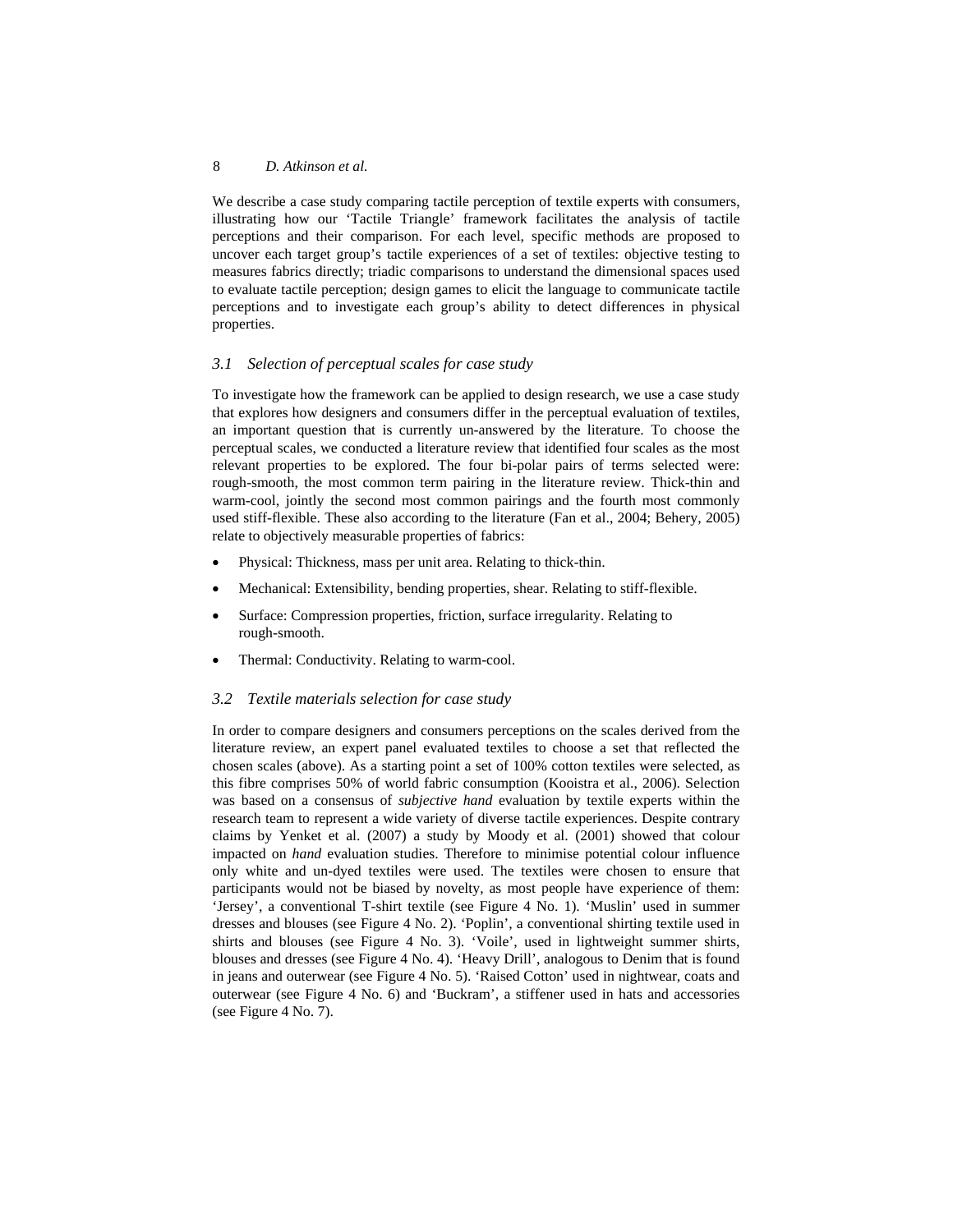# **4 Physical level: mechanised objective testing of physical properties of textiles**

Objective testing was carried out to ascertain the physical properties of the cotton textile set. This provides quantitative data on the physical level of tactile experience which can be compared to the qualitative studies of perceptual and communication levels.

## *4.1 Objective textile testing methods*

The cotton sample set was evaluated for thermal, surface, physical and mechanical properties. The following definitions apply:

Using a thermal conductivity analyser (Mathis TCi, C-Therm Technologies Ltd.) thermal qualities, related to the warm-cool perceptual scale, were obtained through thermal conductivity (Hu and Yeung, 2006) and effusivity (Pan, 2007) tests.

The SiroFAST System was used to assess thick-thin perceptual scale, representing the difference, given in millimetres, between the average fabric thicknesses when different loads are applied, specifically 9,800 Pa and 196 Pa.

The stiff-flexible perceptual scale, also measured using the SiroFAST system, is calculated from the relation between the bending length and fabric mass per unit area, and is given in μN.m. This pair can also be influenced by mechanical properties such as extension, shear and formability, which were measured using the same system (Minazio, 1995).

We were not able to produce results for rough-smooth as there was no internationally standardised methodology for the roughness assessment of textiles at the time. Despite this, the rough-smooth perceptual scale was one of the most frequently occurring in prior literature and the research team felt it was an important scale for tactile assessment. As Das et al. (2007) state *fabric hand* "... is undoubtedly influenced by the static and dynamic frictions between the cloth surface and thumb or finger, involving the other properties like flexibility, thickness and shear in the assessment".

# *4.2 Objective textile testing results*

Results for thermal, physical and mechanical tests are presented in Table 2 and discussed below. For the results related to the SiroFAST System, the definitions for the acronyms are given in Table 1, and a chart containing results of the seven fabrics is given in Figure 1.

| Acronyms         | Evaluated property                                              | Unit |  |
|------------------|-----------------------------------------------------------------|------|--|
| T2               | Fabric thickness at 196Pa load $(2 \text{ gf/cm}^2)$            | mm   |  |
| T <sub>100</sub> | Fabric thickness at 9800 Pa load $(100 \text{ gf/cm}^2)$        |      |  |
|                  | Fabric surface thickness. Represents the difference between the |      |  |

**Table 1** Definitions for the acronyms related to the properties evaluated by the SiroFAST system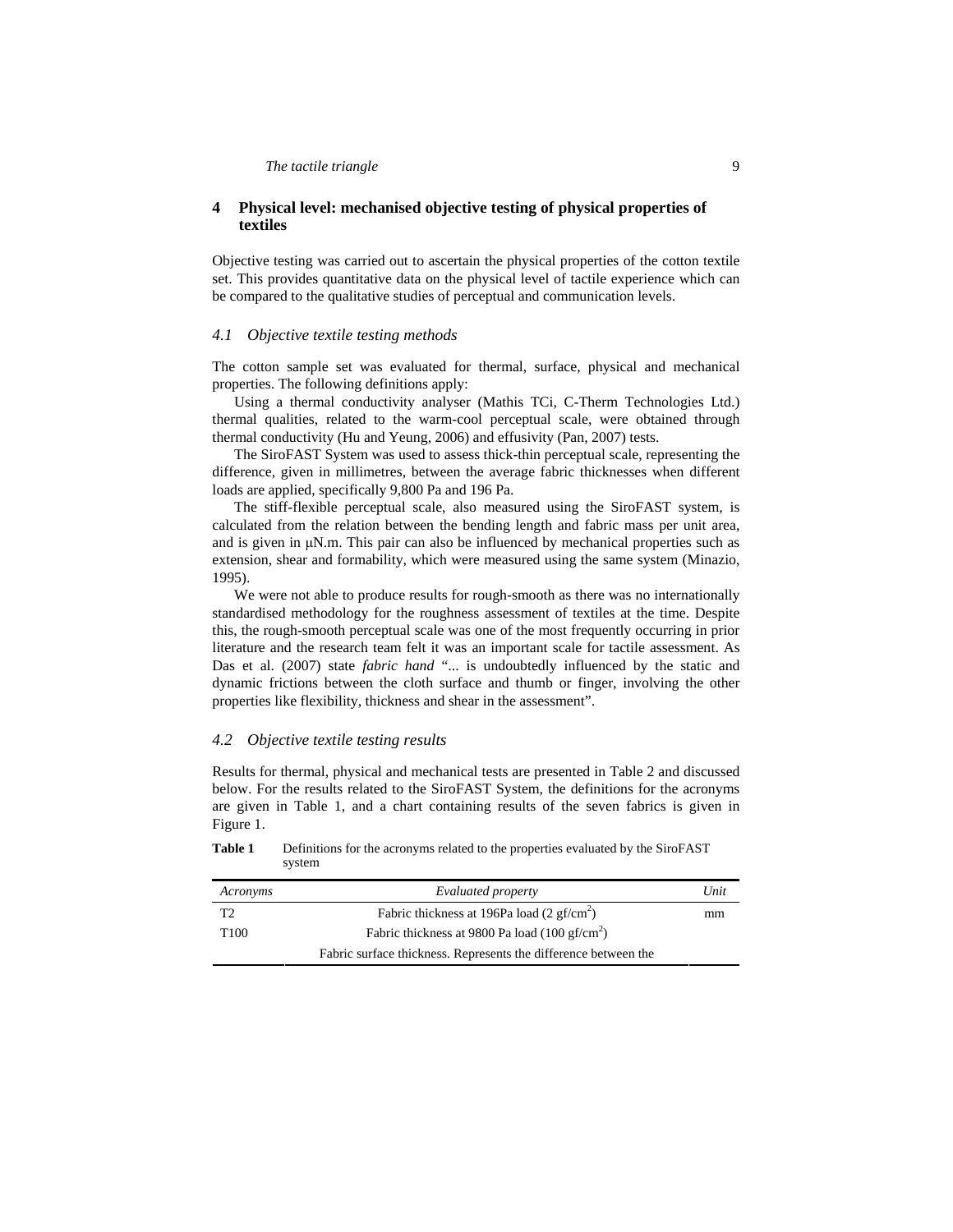**Table 1** Definitions for the acronyms related to the properties evaluated by the SiroFAST system (continued)

| Acronyms                                                          | Evaluated property                                          |                                                                                    |                |        |                          | Unit          |           |                          |                          |
|-------------------------------------------------------------------|-------------------------------------------------------------|------------------------------------------------------------------------------------|----------------|--------|--------------------------|---------------|-----------|--------------------------|--------------------------|
| ST                                                                |                                                             | Average fabric thickness at 9,800 Pa and the average fabric thickness at<br>196 Pa |                |        |                          |               | mm        |                          |                          |
| Released surface thickness. Represents the difference between the |                                                             |                                                                                    |                |        |                          |               |           |                          |                          |
| <b>STR</b>                                                        | Average fabric thickness at 9,800 Pa and the average fabric |                                                                                    |                | mm     |                          |               |           |                          |                          |
|                                                                   | Thickness at 196 Pa, after steaming and conditioning        |                                                                                    |                |        |                          |               |           |                          |                          |
| $B-1$                                                             |                                                             | Bending rigidity in longitudinal direction                                         |                |        |                          |               | μN.m      |                          |                          |
| $B-2$                                                             |                                                             | Bending rigidity in transversal direction                                          |                |        |                          |               | $\mu$ N.m |                          |                          |
| E100-1                                                            |                                                             | Extensibility in longitudinal direction at 100gf/cm                                |                |        |                          |               | %         |                          |                          |
| E100-2                                                            | Extensibility in transversal direction at 100gf/cm          |                                                                                    |                |        | $\frac{0}{0}$            |               |           |                          |                          |
| Table 2                                                           |                                                             | Performance test results (see Table 1 for SiroFAST acronyms)                       |                |        |                          |               |           |                          |                          |
| Property                                                          |                                                             | <i><b>SiroFAST</b></i><br>acronym                                                  | Heavy<br>drill | Muslin | Raised<br>cotton         | <b>Jersey</b> | Poplin    | Voile                    | <b>Buckram</b>           |
| Thermal<br>conductivity<br>(W/mK)                                 |                                                             | N/A                                                                                | 0.08           | 0.06   | 0.06                     | 0.07          | 0.10      | 0.08                     | 0.06                     |
| Effusivity<br>$(W\sqrt{s}/m^2K)$                                  |                                                             | N/A                                                                                | 174.40         | 118.40 | 107.80                   | 138.20        | 240.40    | 175.60                   | 107.40                   |
| Fabric thickness -<br>$FAST-1 (mm)$                               |                                                             | T <sub>2</sub>                                                                     | 1.060          | 0.392  | 2.063                    | 1.047         | 0.274     | 0.263                    | 0.770                    |
|                                                                   |                                                             | T <sub>100</sub>                                                                   | 0.779          | 0.237  | 0.918                    | 0.637         | 0.149     | 0.183                    | 0.731                    |
| Surface thickness<br>$FAST-1 (mm)$                                |                                                             | <b>ST</b>                                                                          | 0.28           | 0.16   | 1.15                     | 0.41          | 0.13      | 0.08                     | 0.04                     |
|                                                                   |                                                             | STR                                                                                | 0.37           | 0.19   | 1.33                     | 0.48          | 0.17      | 0.10                     | 0.22                     |
| Bending rigidity<br>FAST-2 $(\mu N.m)$                            |                                                             | $L^a$                                                                              | 183            | 50     | 117                      | 9             | 64        | 9                        | L.                       |
|                                                                   |                                                             | $T^b$                                                                              | 120            | 6      | 52                       | 4             | 38        | 7                        | -                        |
|                                                                   | 5                                                           | L                                                                                  | $\mathbf{d}$   | -      | ÷,                       | 11            | -         | $\blacksquare$           | $\overline{\phantom{0}}$ |
|                                                                   |                                                             | T                                                                                  | $\sim$         | ä,     | $\overline{\phantom{a}}$ | 10.9          | ä,        | $\overline{\phantom{a}}$ |                          |
|                                                                   | 20                                                          | L                                                                                  |                |        |                          | 8.2           | ä,        | 0.1                      |                          |
| Extensibility<br>$(%)$ FAST-3                                     |                                                             | т                                                                                  | $\sim$         | 0.7    | 0.3                      | 19.5          | ä,        | 0.7                      |                          |
|                                                                   | 100                                                         | L                                                                                  | 0.2            | 0.1    | 0.8                      | 18.0          |           | 1.9                      |                          |
|                                                                   |                                                             | T                                                                                  | 0.3            | 2.6    | 2.3                      | 20.0          | 0.1       | 5.2                      |                          |
|                                                                   | 5                                                           | Bias <sup>c</sup>                                                                  | $\sim$         | 10.3   | 0.4                      | 3.7           | 0.1       | 1.8                      |                          |
| Shear rigidity<br>(N.m)                                           |                                                             | <b>Bias</b>                                                                        | $\bar{a}$      | 12     | 308                      | 33            | 1,051     | 68                       | L,                       |
| Formability                                                       |                                                             | L                                                                                  |                | ÷,     |                          | 4.5           |           | 0.1                      |                          |
| (mm)                                                              |                                                             | T                                                                                  |                | 0.3    | 0.9                      | 2.5           | ÷         | 0.3                      | ÷,                       |

Notes:  ${}^{a}L$  = longitudinal.<br>  ${}^{b}T$  = transversal.<br>  ${}^{c}Bias = At 45°$  from the longitudinal direction of the fabric.<br>  ${}^{d}$ Measurements not made possible due to the sensitivity of the equipment.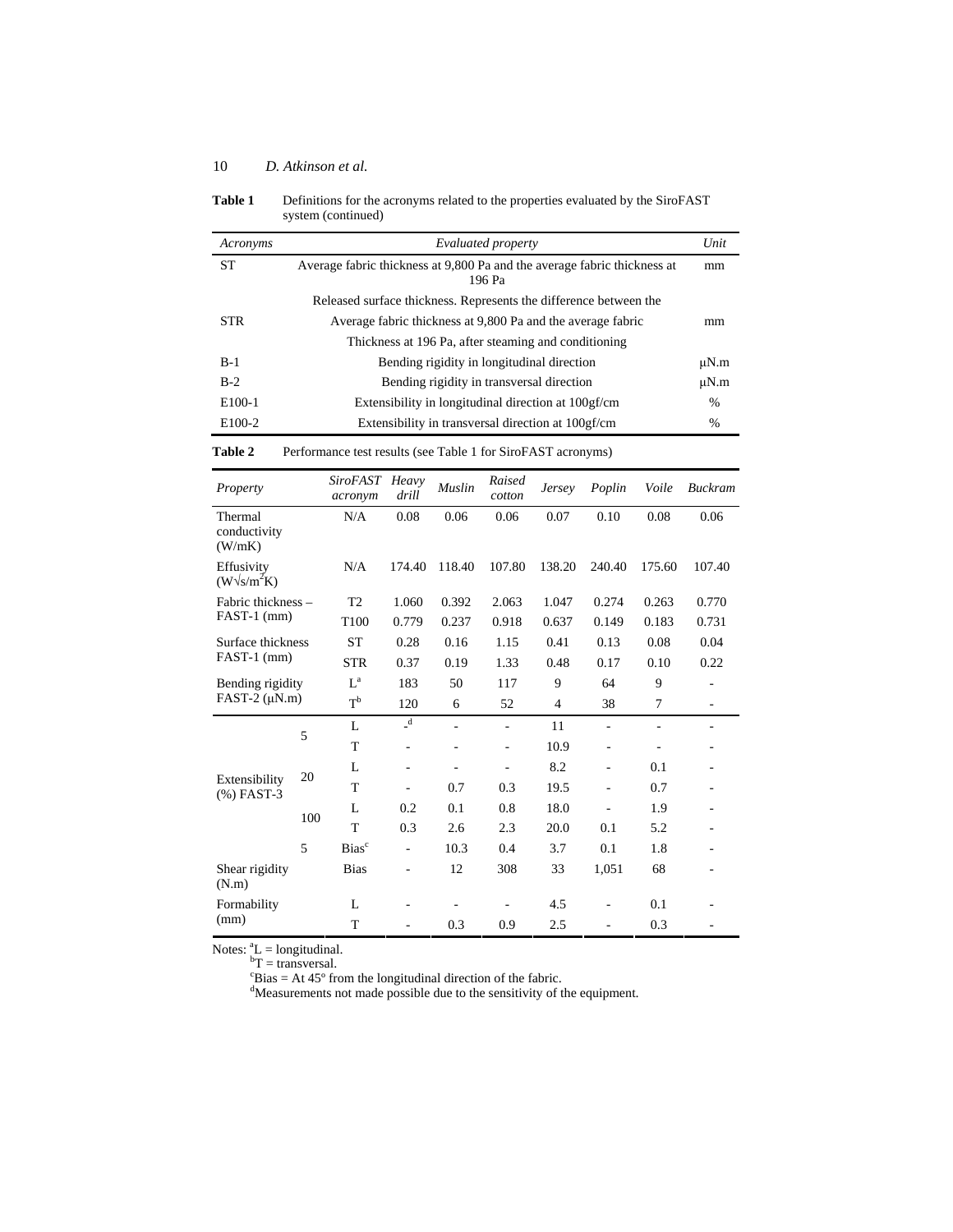

**Figure 3** Visualisation of the results from Table 2

The results presented in Figure 3 and Table 2 are compared to subjective testing in Section 6. Figure 3 enables the visualisation of results obtained and facilitates comparison between fabrics' behaviour, such as the least extensible fabric being Buckram and the most Jersey.

# **5 Communication level: subjective human perception of textile materials**

While searching for the vocabulary used by both experts and non-experts, a series of Design Games (Brandt, 2006; Brandt et al., 2008; Bang, 2009) provided purely subjective, qualitative human perceptions of the cotton textile set. Two main methods have been utilised in this level: Design Game 1 is a free elicitation method that allows the vocabulary to emerge from participants; Design Game 2 explores how participants discriminate physical properties of textiles using set scales. In our case study, this allows us to explore whether the vocabulary to see of experts and non-experts overlap. In addition it was used to explore if the language used reflected the physical properties of the textile materials as measured through objective testing (Section 3).

#### *5.1 Game method*

#### *5.1.1 Design game with non-experts*

Here two experiments were run simultaneously: Design Game  $1 -$  exploring the vocabulary used by consumers at the communication level of the framework, and Design Game 2 – exploring how designers and consumers discriminate at the physical level of the framework.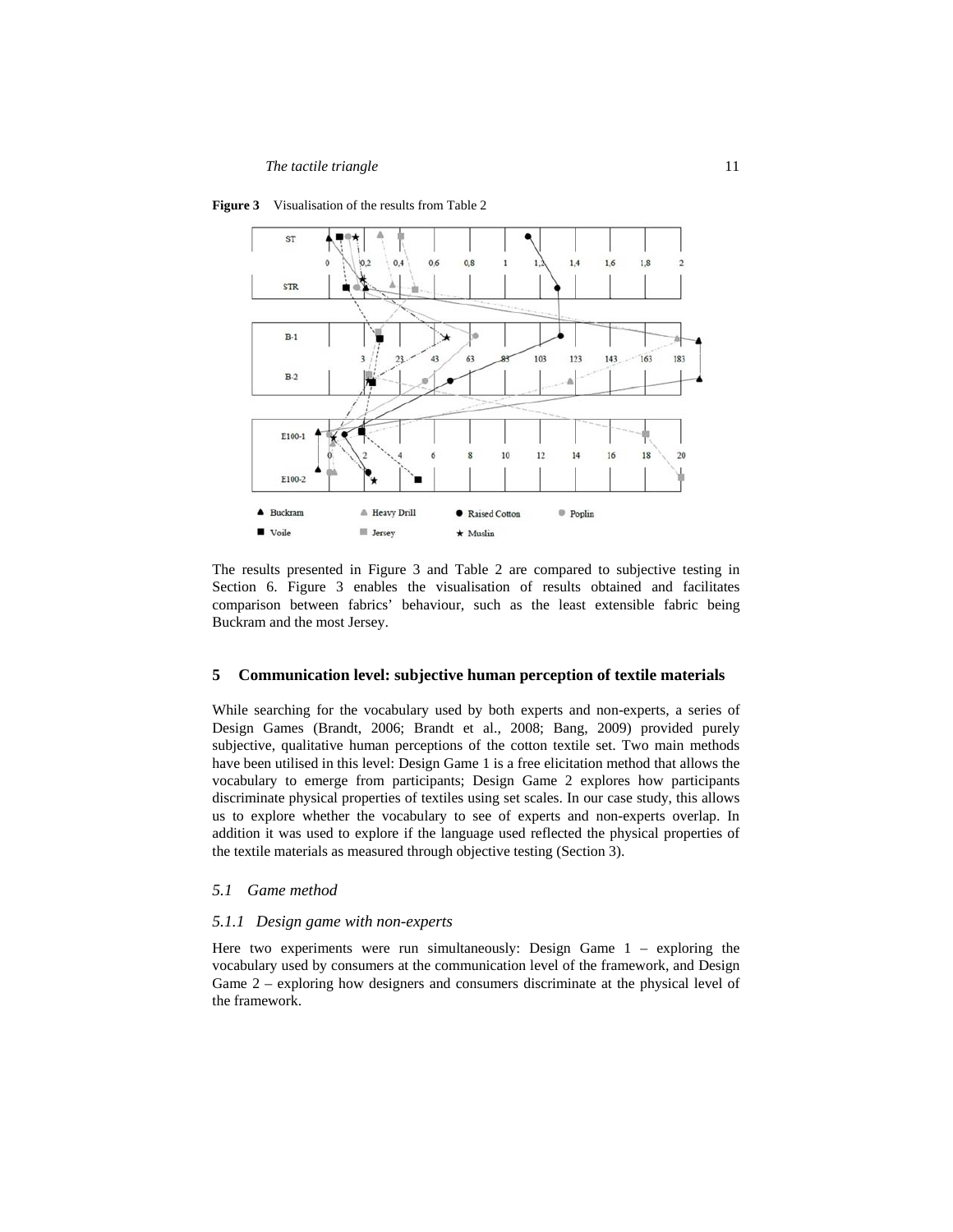Thirty-nine participants took part in the study (17 male, 22 female, aged between 18 and 40), again limited to fluent English speakers. Two or three participants at a time were seated in a neutral, relaxed environment. Each was presented with a set of A4 size, numbered cotton samples, laid on a table. There were two parts to the design games:

> "Design Game 1. A two-minute brainstorming session to familiarise participants with the textile set and to generate their own bipolar descriptive scales took place. Participants were then asked to feel the textile set and identify as many opposite pairings as they could, and describe their relationship using their bipolar descriptors. The researchers registered the numbered of different pairings generated."

Next participants were asked collectively to decide where to place the number referring to each of the seven swatches (Figure 4) on predetermined polar scales (Figure 5).

> "Design Game 2. This activity was conducted as a group activity with non-experts. As this is not a common activity for them the proposition was to facilitate engagement in the task.

**Figure 4** Set of seven cotton textiles numbered for design games (see online version for colours)



**Figure 5** Bipolar scales on board used for design games (see online version for colours)

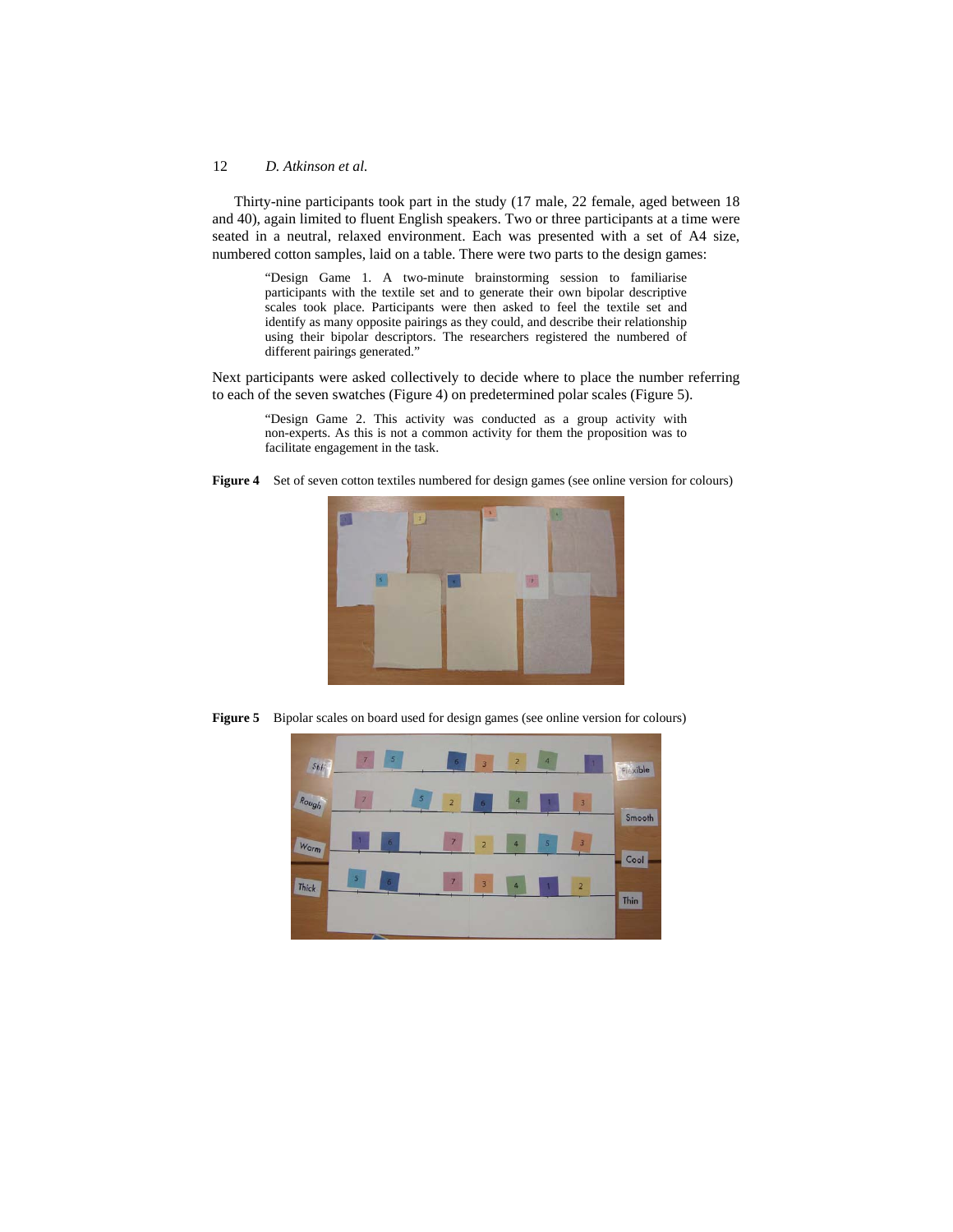# *5.1.2 Design game with experts*

Seven females participated in the study (aged between 20 and 50) and limited to fluent English speakers, who clearly understood the meanings of the eight-bipolar descriptors. Participants were individually seated in a neutral, relaxed environment. Each was presented with a set of A4 size, numbered cotton samples, laid on a table.

Participants were asked to place the number referring to each of the seven swatches (Figure 4) on predetermined polar scales (Figure 5).

#### *5.2 Design game results*

#### *5.2.1 Design game with non-experts results*

Non-expert participants generated 41 different bi-polar pairings describing the cotton textile set. The incidence of their usage can be seen in Table 3 (cases only used once are not shown):

Table 3 Bi-polar pairs used in design games with non-experts part 1

| Bipolar pair                           | Incidence of usage |
|----------------------------------------|--------------------|
| Thick-Thin                             |                    |
| Rough-Smooth                           | 6                  |
| Soft-Hard                              | 4                  |
| Warm-Cool, heavy-light and soft-coarse | 3                  |
| Warm-Cold and cheap-expensive          |                    |

The bipolar pairs thick-thin, followed by rough-smooth were the most widely used by non-experts. This concurs with the findings of the initial literature review, which demonstrated that among experts and researchers rough-smooth and soft-hard were jointly the most commonly used term pairings, followed by thick-thin. Soft-Hard is the third most commonly used term pairing in our design games. Whilst the research team expected that this pairing was too easily confused with rough-smooth and stiff-flexible, these results demonstrate that it is a valid pairing in its own right.

Although thermal properties were included, their descriptions differed slightly. They still formed part of the top five most commonly used bipolar pairings for un-trained consumers. The only bipolar term pairing, which was in common usage in the literature review but not by un-trained consumers was stiff-flexible.

The results of the scale placement section of the non-experts game have been presented in graphs to show the distribution of the textiles, which can be seen in Figure 6; the results are discussed below.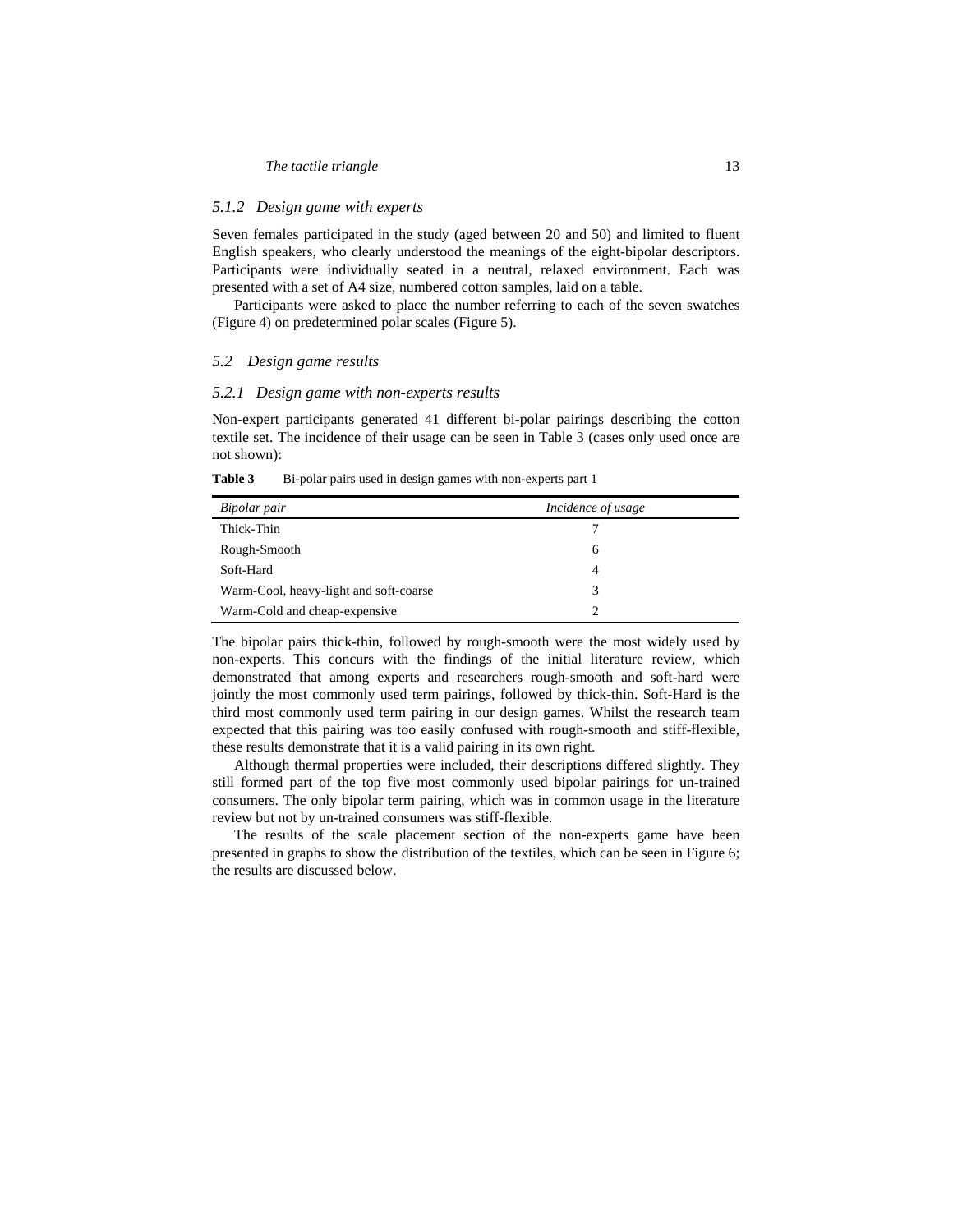

**Figure 6** Distribution of textiles per scales in design game with non-experts (see online version for colours)

# *5.2.1.1 Warm-Cool*

Ratings on the warm-cool scale again showed the most variability, as reflected in the length of the error bars in Figure 6. The most consistently rated textile was raised cotton, which was also perceived to be the warmest. Following raised cotton in order of warmest to coolest were heavy drill, jersey, poplin, muslin, Buckram and voile.

Ratings for buckram on this scale were extremely varied, indicating a greater than average difficulty in rating this textile on the warm-cool scale.

# *5.2.1.2 Thick-Thin*

Ratings on this scale were the least variable, showing that consumers were most consistent in their perceptions of thickness. Ranking of textiles was from thickest to thinnest raised cotton, heavy drill, Buckram, jersey, poplin, muslin and voile.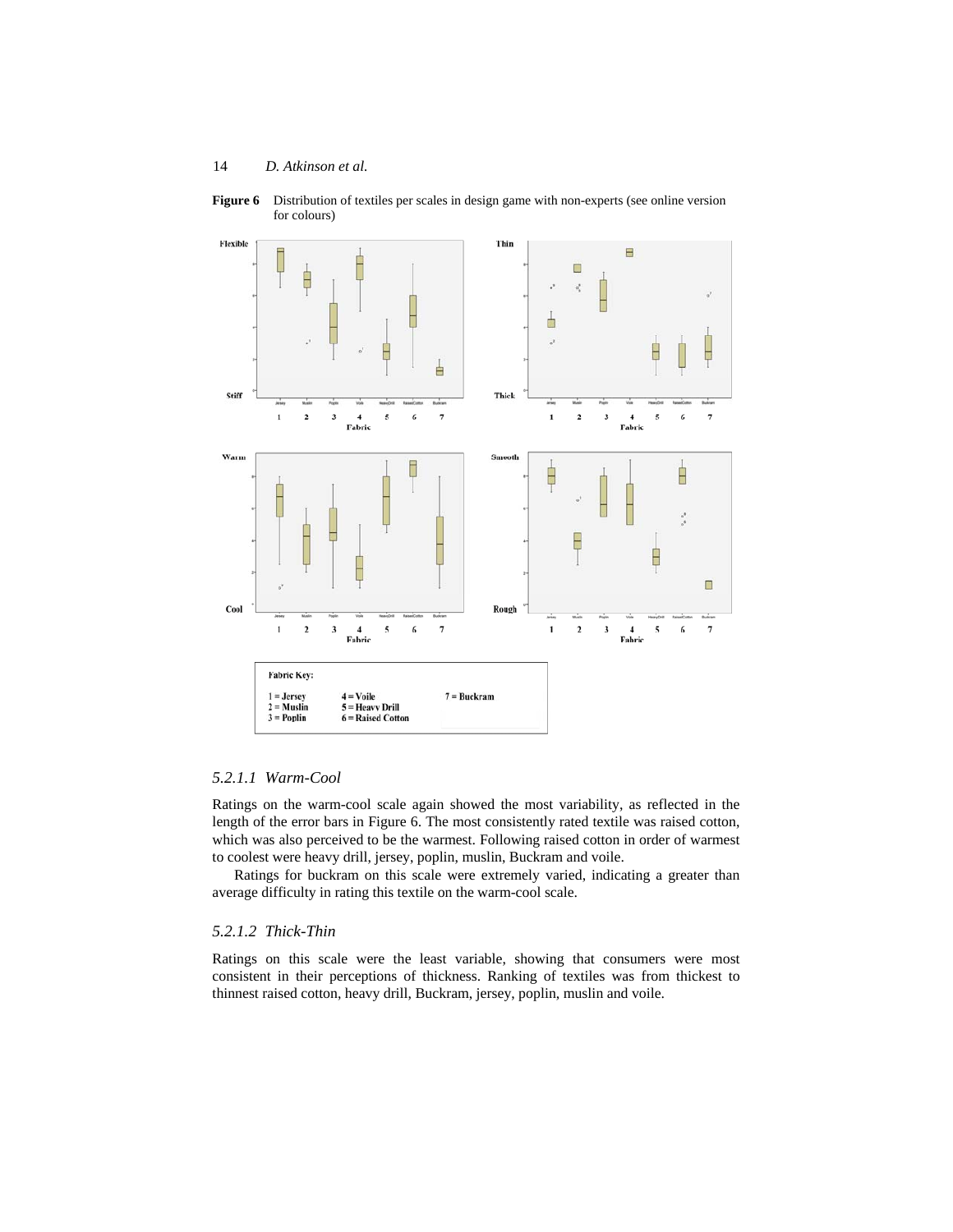# *5.2.1.3 Stiff-Flexible*

This scale also showed a high degree of variability with poplin and raised cotton the most varied in their rating (see Figure 6). Ranking of textiles was from stiffest to flexible Buckram, heavy drill, poplin, raised cotton, muslin, voile and jersey.

# *5.2.1.4 Rough-Smooth*

Ranking of textiles was from roughest to smoothest Buckram, heavy drill, muslin, voile, poplin, jersey and raised cotton (see Figure 6).

#### *5.2.2 Design game with experts results*

The results of the scale placement section of the game with experts have been presented in graphs to show the distribution of the textiles, which can be seen in Figure 7; the results are discussed below.

# *5.2.2.1 Warm-Cool*

Ratings on the warm-cool scale showed the most variability, as reflected in the length of the error bars in Figure 7. The most consistently rated textile was raised cotton, which was also perceived to be the warmest. Following raised cotton in order of warmest to coolest were jersey, heavy drill, muslin, poplin, voile and Buckram. Ratings for Buckram on this scale were considerably varied.

#### *5.2.2.2 Thick-Thin*

Ratings on this scale were most variable for Buckram but showed a lower variability for other fabrics (Figure 7). Ranking of textiles was from thickest to thinnest raised cotton, heavy drill, Buckram, jersey, poplin, muslin and voile.

# *5.2.2.3 Stiff-Flexible*

This scale also showed a high degree of variability with Voile being the most varied in rating (see Figure 7). Ranking of textiles was from stiffest to most flexible Buckram, heavy drill, poplin, raised cotton, muslin, voile and Jersey.

#### *5.2.2.4 Rough-Smooth*

In this scale experts were most consistent in their perceptions. Ranking of textiles was from roughest to smoothest Buckram, heavy drill, muslin, poplin, voile, raised cotton and jersey (see Figure 7).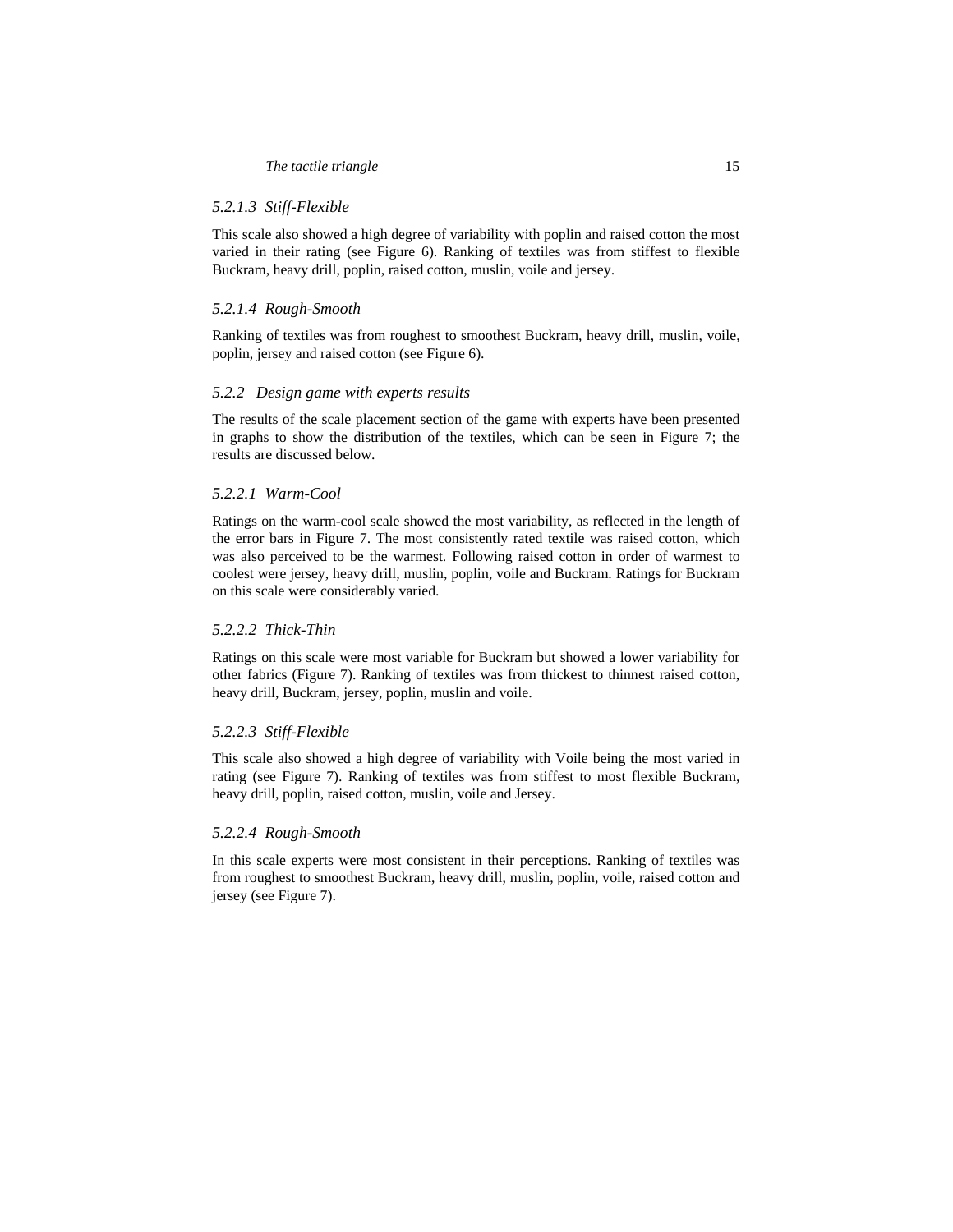

**Figure 7** Distribution of textiles per scales in design game with experts (see online version for colours)

#### **6 Perceptual space level: capturing semantic and emotional differences**

The game study was complemented by a follow up study using a more structured approach. The aim was to holistically identify the dimensions and their relationship, characterising how people evaluate tactile experience of textiles. The experiment used a triadic comparison approach (Bang, 2009) that allows participants to describe their subjective perception by comparing textiles within a triad. A comparative approach was used as it made it easier for un-trained participants to describe their subjective experience. In our framework this reveals the most relevant dimensions of the tactile experience compared to user generated tactile descriptors (communication level) and the objectively measured textile properties (physical level).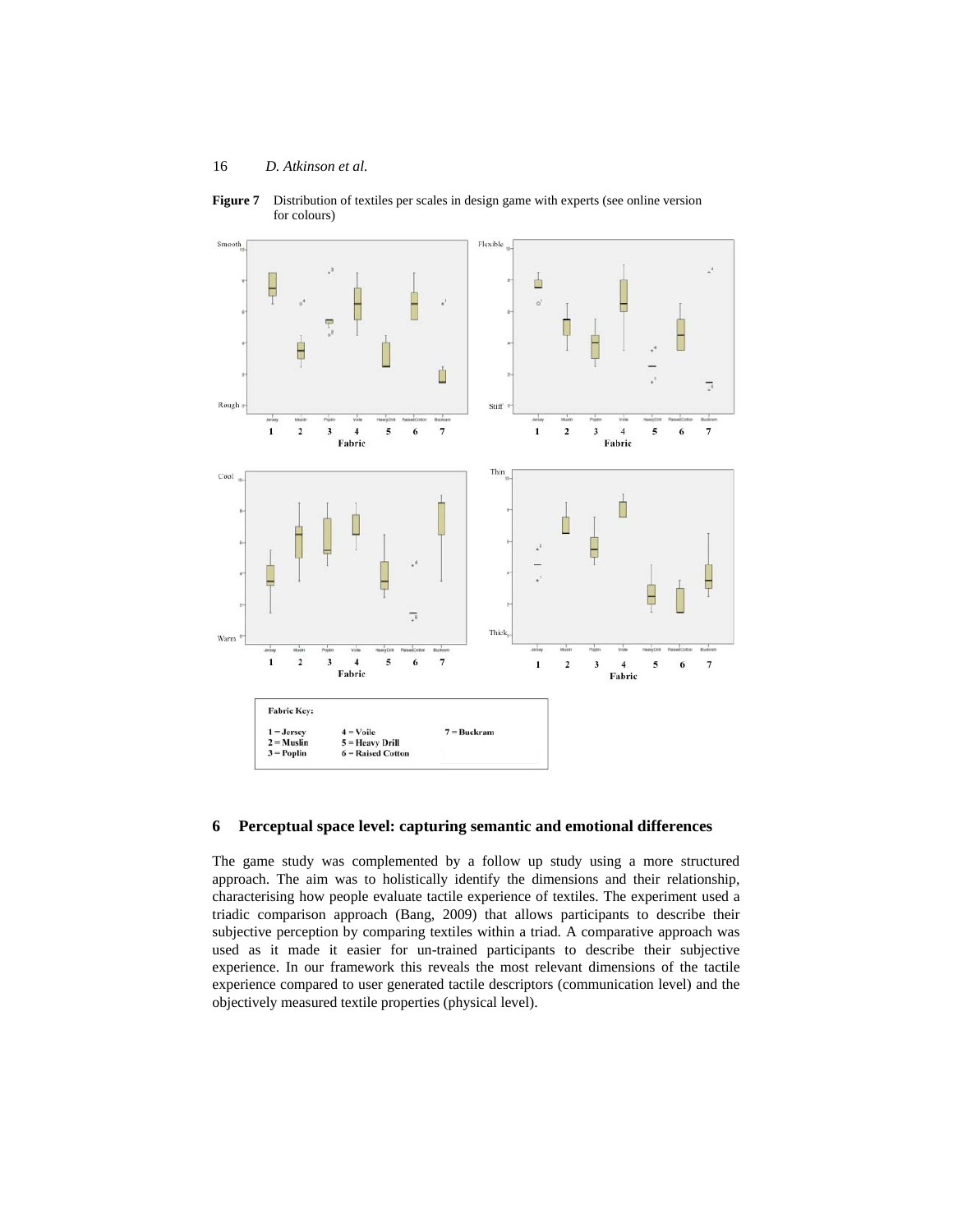# *6.1 Triadic comparison method*

Textiles for the triad were each cut to a standard length and folded into a double and a single layer (Figure 8) and hung on a rail simulating the experience of participants interacting with garments in a shop environment. The rationale for this being that when buying garments it is very rare for a consumer to handle only a single layer of textile.

These were then presented in a random order to each participant in all possible triads of the seven cotton textiles, supplying each participant with 35 trials. At each trial, the participants were asked to evaluate a triad of textiles by focussing on the differences between them. They were also asked to answer two questions: first, to pick the two most similar textiles. Second, they were asked to identify among the eight bipolar descriptors the one that better described the way in which the two similar textiles differed from the odd one.

**Figure 8** Schematics for the presentation of textiles



A total of 39 participants, 20 male and 19 female, between the ages of 18 and 40 took part in the study. This sample was limited to fluent English speakers to make sure that the meanings of the 8 bipolar descriptors were clearly understood. After completing the rating of all 35 triads, participants were asked to rate the textile samples on a scale from 'favourite' to 'least favourite'. The reason for this question was to investigate the role of textile preferences in the evaluation of their tactile properties.

#### *6.2 Triadic comparison results*

The number of times each textile sample was chosen as the odd sample was taken as an estimate of the distance of the sample from the other two samples it was compared with. This provided a set of estimated dissimilarity matrices, one for each participant. The histogram in Figure 9 shows the number of times a textile was associated to one label minus the number of times it was associated to the opposite label by the various participants pooled together. The dissimilarity matrices were used as input to the Multidimensional Scale routine in the SPSS20 statistical analysis software: the INdividual Difference SCAling (INDSCAL) method with chi-squared measure. The INDSCAL results provided the coordinates for the stimuli in a perceptual space defined by the set of dimensions that account for most of the variance contained in the data.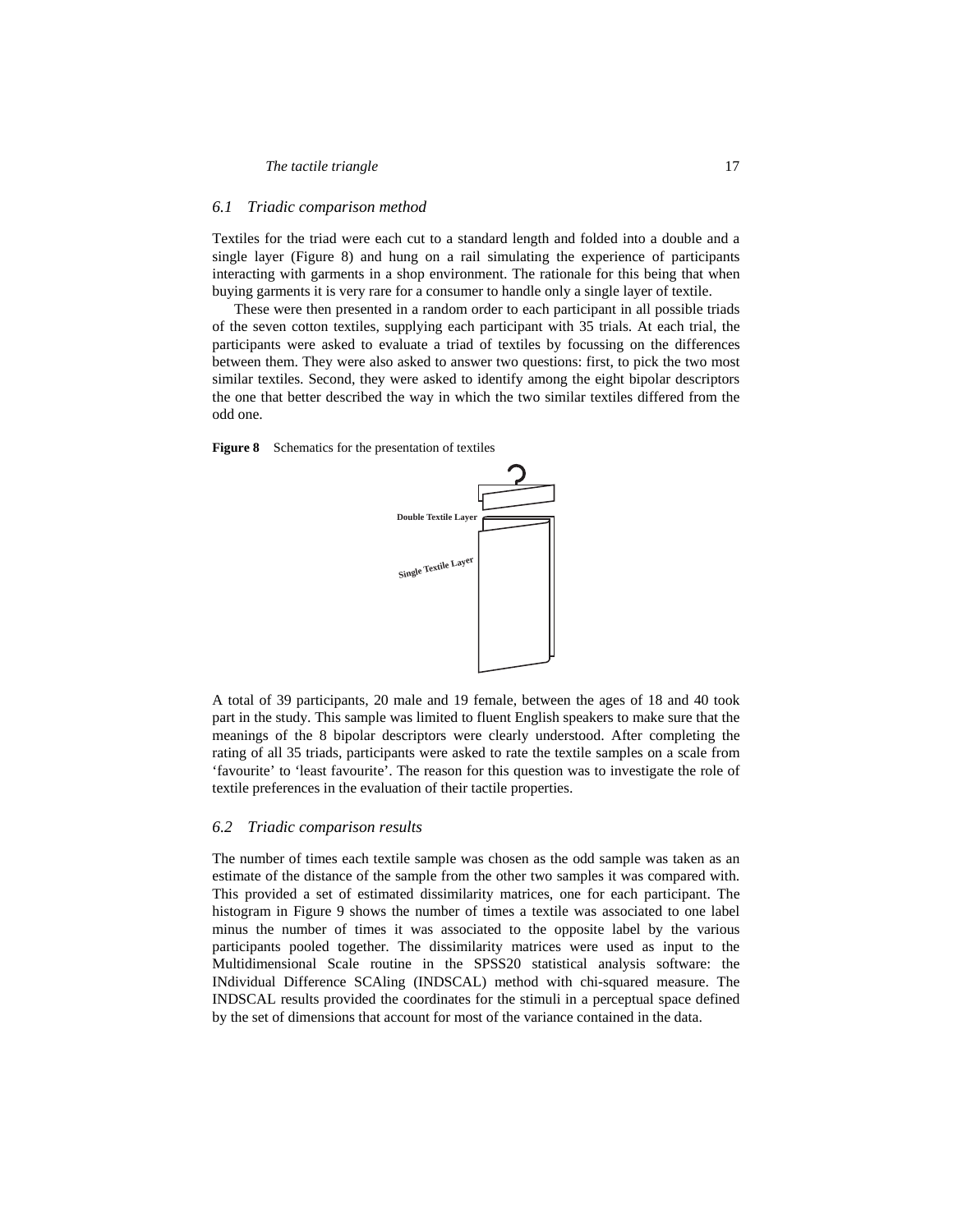

**Figure 9** Subjective perception of fabric characteristics

The fitness measure for different INDSCAL methods shows that an acceptable Kruskal's Stress measure [< .15 according to Kruskal and Wish (1978) rule of thumb] is reached already with three dimensions. Each dimension explains respectively: 29%, 27% and 19% of the variance for a total of 75% of variance.

Figure 10 presents the results of the INDSCAL method showing the position of the seven textiles in the identified three-dimensional models. The distance between pairs of textiles (points in the space) represents how different the textiles were perceived to be. The higher the distance along one dimension the higher the difference according to that dimension.

In order to explore if the bipolar descriptors form a judgement structure to the configuration stimuli, we used the labelling assigned by the participants during the triad experiments (summarised in Figure 11) to clarify the dissimilarity of the odd (most dissimilar) textile to the other two textiles. Dimension 1 of the perceptual space in Figure 10(b) appears to reflect the degree of perceived smoothness of the textile. In fact, if we look at the projected positions of the samples along dimension 1, we can identify three clusters of textiles: the smoother ones on the right side, the least smooth ones on the left side, and at the centre the three remaining textiles. Similarly, the flexible-stiff dimension appears as the diagonal of the 2D stimulus configuration formed by dimension 1 and dimension 2 [Figure 10(c)]. We can see the stimulus projected along such dimensions reflect the flexible-stiff similarity judgements in Figure 10. The third dimension that emerged from the model is the thin-thick dimension. This is the diagonal of the space formed by dimensions 2 and 3 [Figure 10(c)].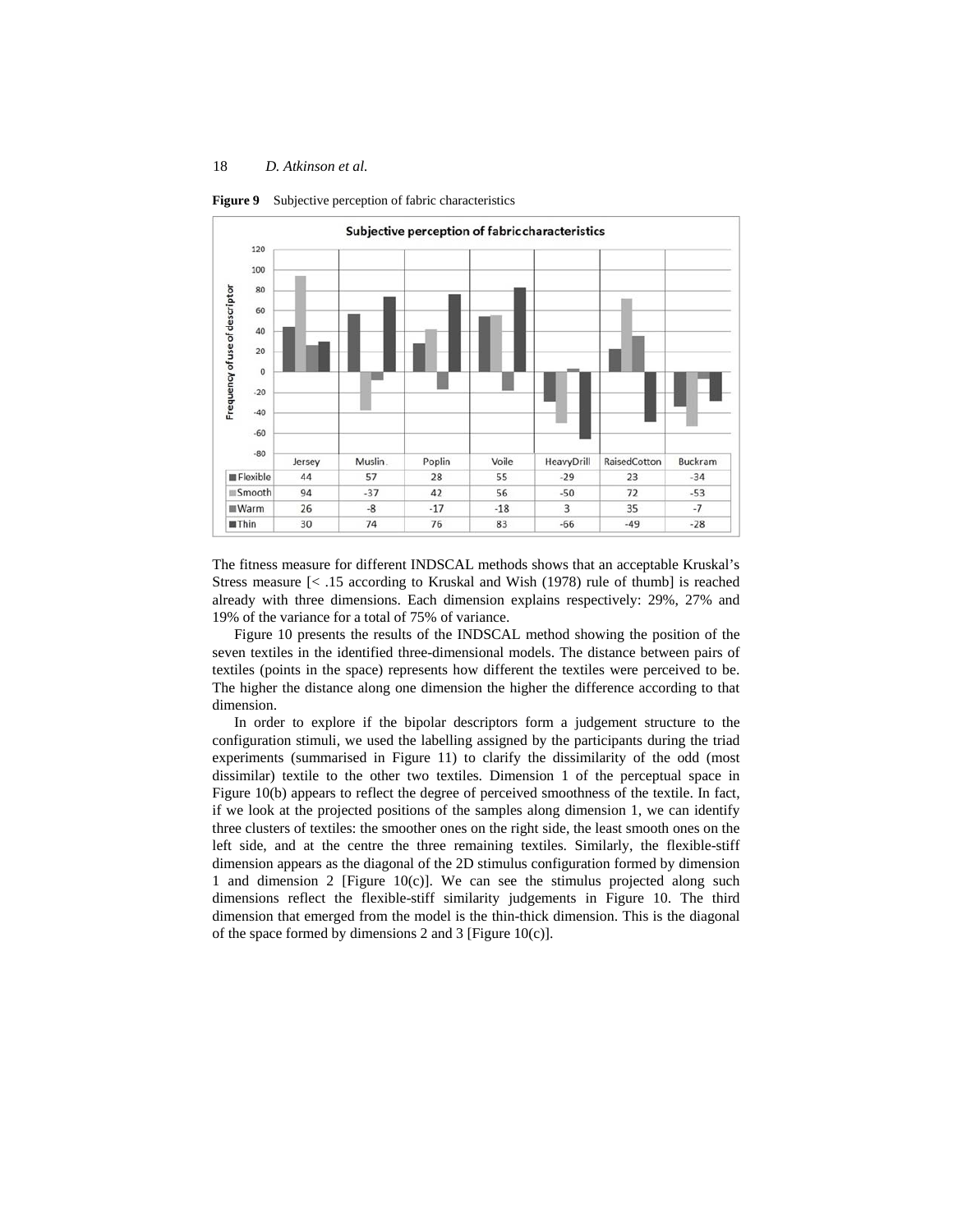

Figure 10 3D model: derived stimulus configuration

These results indicate that non-experts made use of at least three of the four proposed bipolar descriptor sets when comparing *textile hand*. The warm-cool dimension did not appear in the model. This could suggest that for un-trained participants the warm-cool dimension is not one of the main criteria by which they evaluate textiles (Smith, 1986). In fact, Figure 11 shows that the descriptors warm and cool were either less used by the participants or used inconsistently. This was also the case for the four and five dimension models. We analysed the frequency of use of each pair of descriptors. Figure 11 shows that the bipolar descriptors warm-cool were much less used (11% of the time) than the other bipolar descriptors (> 23% of the time). This appeared to be also the case for the game study. In the second part of the game study the term pair warm-cool was less consistently used than the other others pairs of descriptors (see longer boxplots). This could be due to the fact that warm-cool is easier to assess in wearer trials, being relevant for thermophysiological assessments; in that respect, Smith (1986) claims that "Handle observations can detect differences between most fabrics in respect of fabric structure, drape, finish, and so on, but they are unable to assess fabric surface hairiness, thermal insulation moisture-transfer properties, and garment fit".

Figure 11 Frequency of use of descriptors

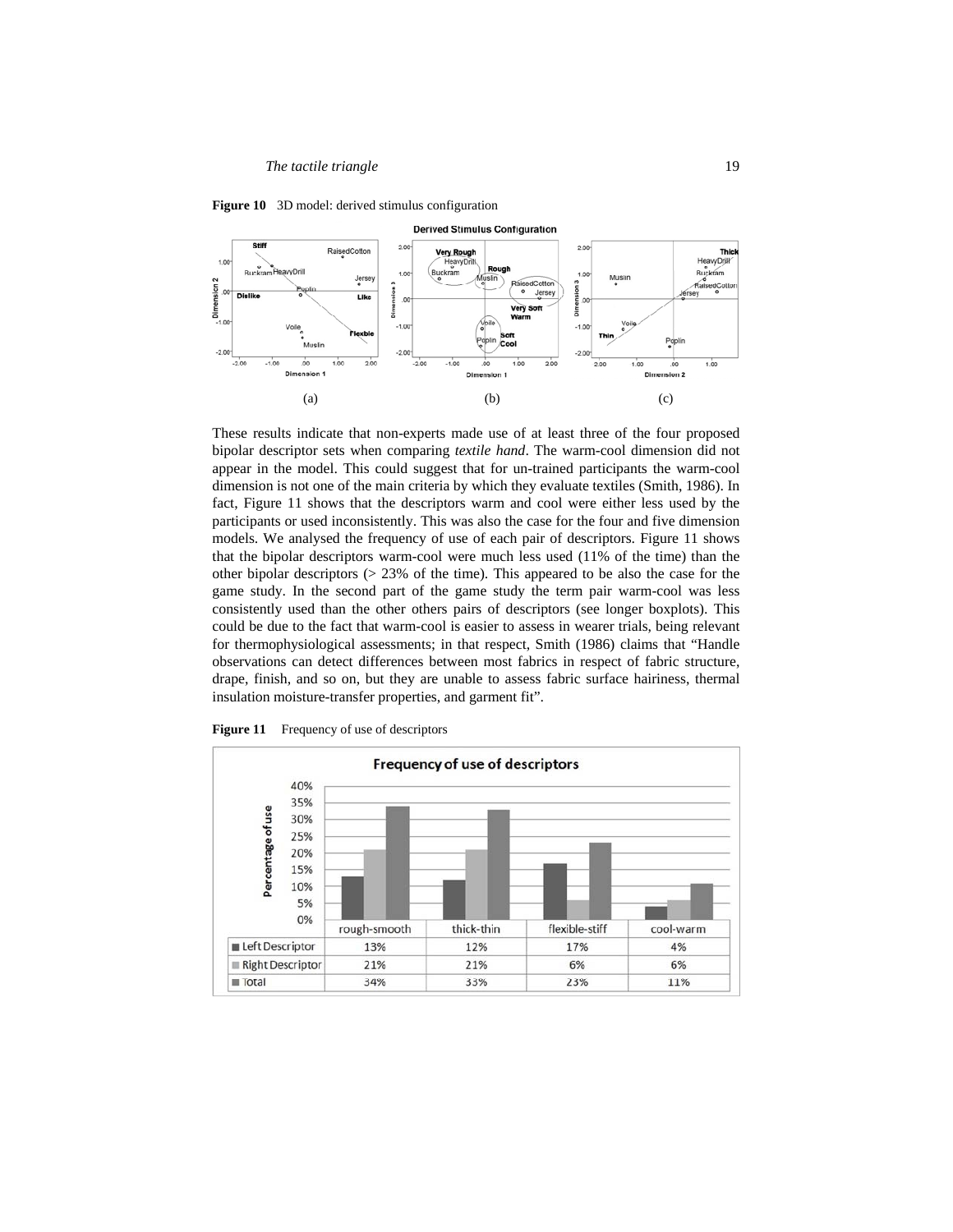Finally, we explored if the preference ratings fitted within the INDSCAL space. The Boxplot in Figure 12 represents the preference rating for the seven textiles. We can see that the ranking of preference shown by these boxplots corresponds to the ranking of the samples along dimension 1 (Figure 10).

**Figure 12** Preference ratings (see online version for colours)



# **7 Correlation of results**

The results of all studies are collated in Figure 13. Figure 13 shows how the subjective and objective perceptions of participants relate to the objectively measured physical properties.

There is a strong relation between textile experts and un-trained consumers in their grouping of fabrics. Further Spearman's rank correlations with objective, mechanised testing are shown in Table 4.

The non-parametric Spearman's rho test was used to measure the correlation between the rankings obtained through each group of measurements. For the non-objective measures, the median values of the rating of the participants were used. In order to compute the correlations, the subjective ratings were first inverted to reflect the direction of the corresponding objective scales. One-tail correlation values were hence computed as positive correlation where hypothesised. Table 4 shows the correlation values.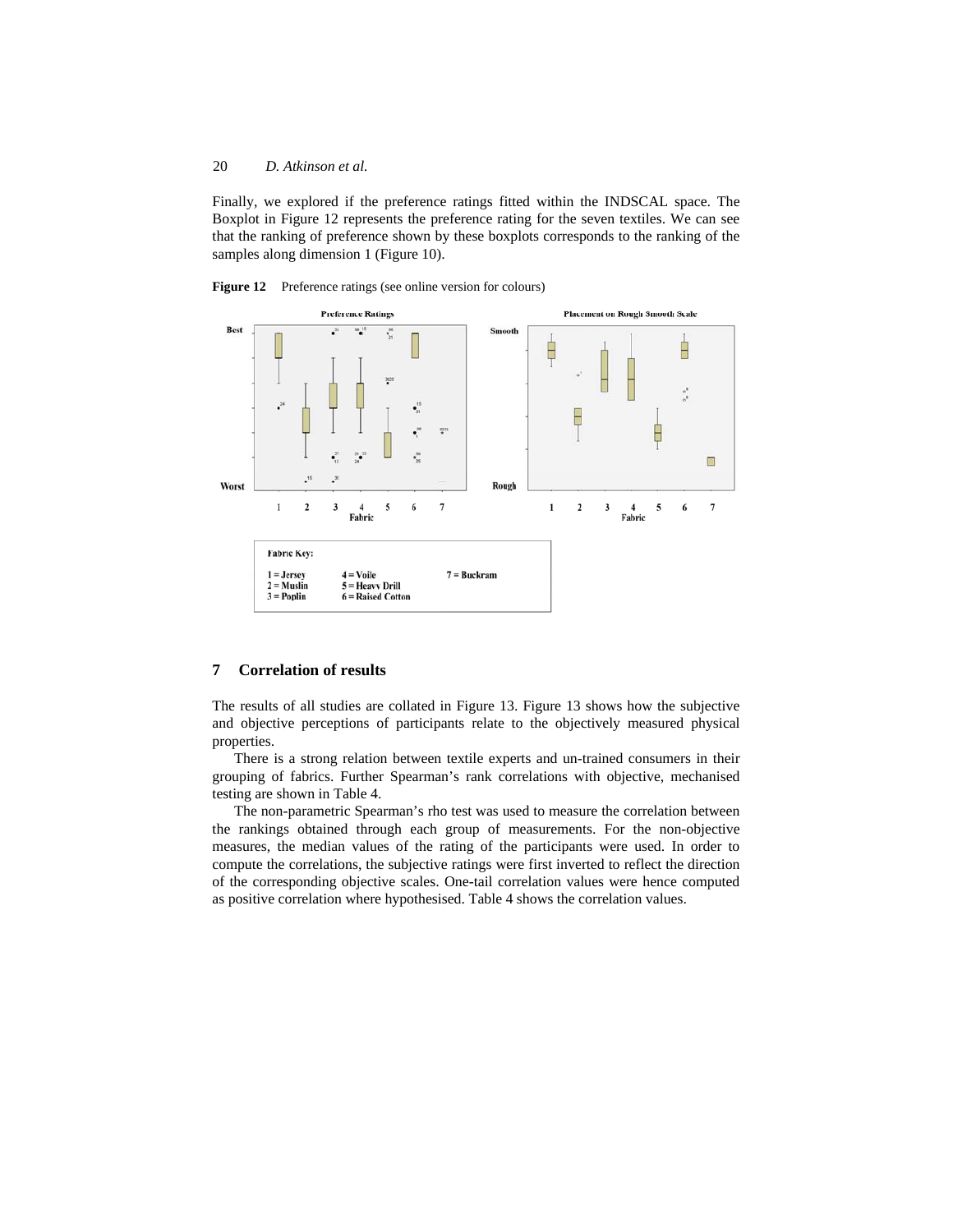

**Figure 13** Collated results of testing tactile properties (see online version for colours)

Notes: T2: fabric thickness (2 gf/cm<sup>2</sup>); T100: fabric thickness (100 gf/cm<sup>2</sup>);  $BRL =$  bending rigidity longitudinal;  $BRT =$  bending rigidity transversal)

Table 4 Spearman's rho correlation values between subjective ratings and objective testing data

| Spearman's rank correlation (one-tail p-value) |                                                                  |                                  |                                                      |  |  |
|------------------------------------------------|------------------------------------------------------------------|----------------------------------|------------------------------------------------------|--|--|
| Descriptors<br>scales                          | Consumers (design game) vs.<br><i>objective measurements</i>     | Consumers vs.<br>trained experts | Trained experts vs.<br><i>objective measurements</i> |  |  |
| Flexible-Stiff                                 | • Bending rigidity $L$ :<br>$r = -.928**$                        | Stiff-flexible:<br>$r = 1.0$ **  | • Bending rigidity $L$ :<br>$r = -0.928**$           |  |  |
|                                                | $\bullet$ Bending rigidity T:<br>$r = -.886*$                    |                                  | $\bullet$ Bending rigidity T:<br>$r = -.886**$       |  |  |
|                                                | • Extensibility 100T:<br>$r = .943**$                            |                                  | $\bullet$ Extensibility 100T:<br>$r = -0.943**$      |  |  |
| Thick-Thin                                     | • Thickness T2: $r = -.901**$<br>• Thickness T100: $r = -.883**$ | Thick-Thin:<br>$r = .991**$      | $\bullet$ Thickness T2:<br>$r = -.929**$             |  |  |
|                                                |                                                                  |                                  | $\bullet$ Thickness T100:<br>$r = -.883**$           |  |  |
|                                                |                                                                  |                                  | • Surface thick, $STR$ :<br>$r = -.857**$            |  |  |

Note: Only statistically significant correlations are reported.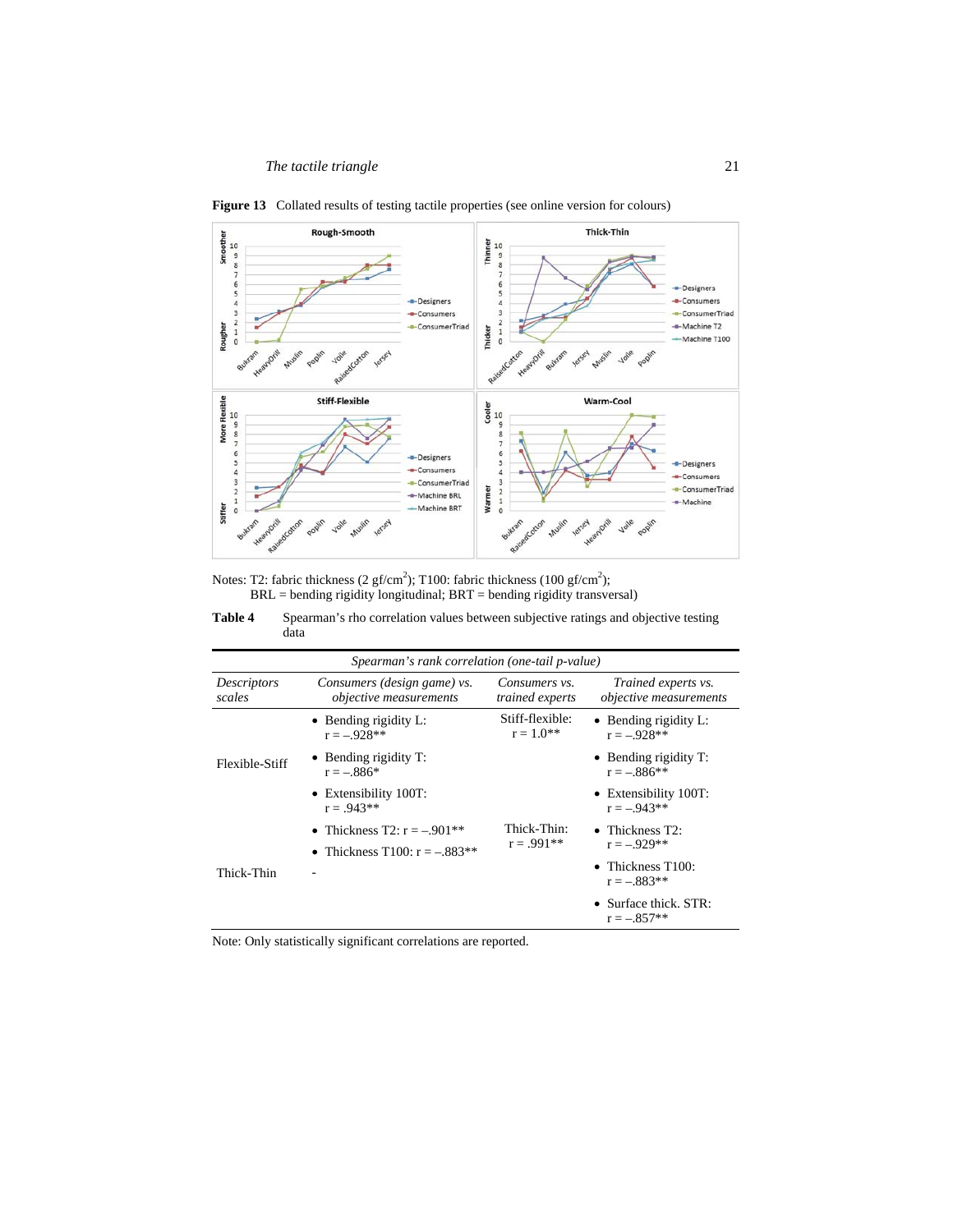#### **Table 4** Spearman's rho correlation values between subjective ratings and objective testing data (continued)

| Spearman's rank correlation (one-tail p-value) |                                                              |                                  |                                                      |  |  |  |
|------------------------------------------------|--------------------------------------------------------------|----------------------------------|------------------------------------------------------|--|--|--|
| <b>Descriptors</b><br>scales                   | Consumers (design game) vs.<br><i>objective measurements</i> | Consumers vs.<br>trained experts | Trained experts vs.<br><i>objective measurements</i> |  |  |  |
| Warm-Cool                                      | • No correlation for thermal<br>measures                     | Warm-Cool:<br>$r = .919**$       | • No correlation for<br>thermal measures             |  |  |  |
|                                                | • Thickness ST T2: $r = .847**$                              |                                  | $\bullet$ Thickness T <sub>2</sub> :                 |  |  |  |
|                                                | • Surface thickness $ST: r =$                                |                                  | $r = .750*$                                          |  |  |  |
|                                                | $.919**$                                                     |                                  | $\bullet$ Surface thickness ST:                      |  |  |  |
|                                                | • Surface thick, $STR:$                                      |                                  | $r = -1.0$ **                                        |  |  |  |
|                                                | $r = .847**$                                                 |                                  | • Surface thickness STR:<br>$r = -.786**$            |  |  |  |
| Rough-Smooth                                   | Not available                                                | Rough-Smooth:<br>$r = .982**$    | Not available                                        |  |  |  |

Note: Only statistically significant correlations are reported.

All the correlation values between experts and non-experts are very high  $(r > .9)$  and all statistically significant ( $p < .01$ ). The correlations between objective measurements and either experts or non-experts subjective perceptions are very high for all scales ( $|r| > .7$ ) except the warm-cool scale. The warm-cool scale, which according to the literature should be related to thermal conductivity and effusivity, is the only one not to show any correlation with the subjective perceptions; interestingly, however, the subjective perception for both experts and non-experts closely correlated with thickness measurements (T2, T100, ST and STR), demonstrating that human evaluators (independently of their training) may link thickness of a textile to thermal transmission and thus retention of heat. On the perceptual scale of warm-cool in the design gaming process, raised cotton has been rated warmest and voile coolest. Objective measurement for effusivity ranks raised cotton and voile second warmest and second coolest respectively. The fact that these were the most accurately subjectively rated textiles on this scale in relation to objective testing seems to confirm the MDS indication that this is the least understood perceptual scale.

Thick-Thin scale has more significantly correlated to thickness (T2 and T100) than to surface thickness (ST) measurements. There is low similarity between the objective testing results for ST (Figure 1, ST and STR) and the Thick-Thin scale in the INDSCAL model. This lack of similarity to the objective results can also be seen in the rating scales generated in Design Games (see Figure 6).

The thick-thin and warm-cool scales show the most variation in ratings of Buckram and muslin. Interestingly, these are both fabrics with a particularly open weave structure, indicating that visual judgements of density may have influenced their rating.

The stiff-flexible scale shows high correlation between objective and subjective analysis, with all results other than longitudinal and transversal extensibility (L100 and T100) in correlation to Triadic comparison proving significant (see Table 4). Stiffness and flexibility was not a commonly used scale in our design game process, however in the INDSCAL plot (Figure 10) it is one of the scales characterising the stimulus configuration, meaning that even if not spontaneously used, it is a well understood scale. When comparing the objective testing results of bending rigidity (Figure 2, B1 and B2) to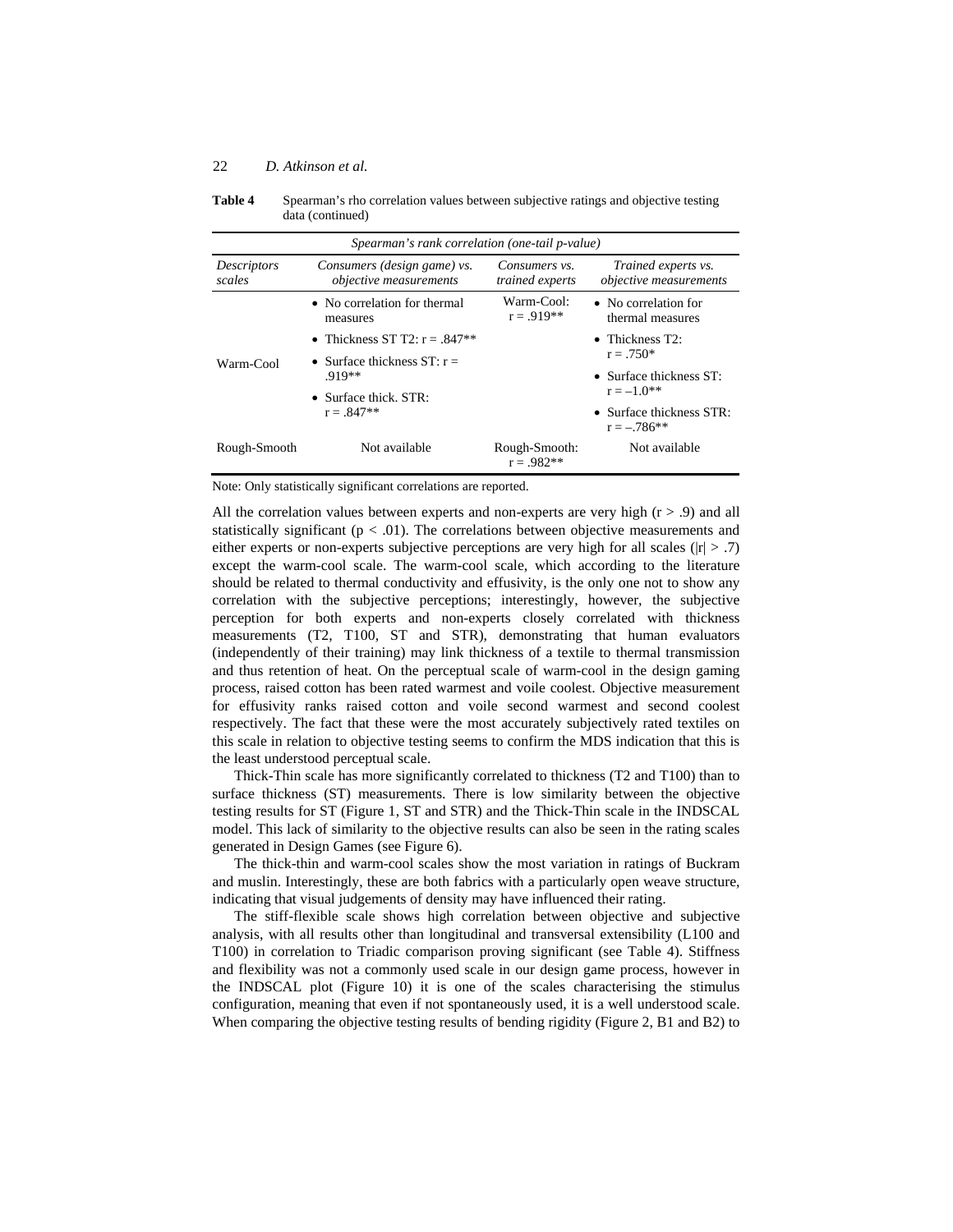the rating of the textiles on the stiff-flexible INDSCAL scale it appears that participants were highly accurate at placing textiles on this perceptual scale and a significant relationship can be observed. This may be confirmed by the fact that the term stiff was used three times in the term pairing 'brainstorm' design game (giving it a higher than average incidence of usage for a single term) but was only paired with the term flexible once. On other occasions it was paired with 'Loose' and 'Stretchy'.

Buckram has been rated with most variability in all scales. This may be due to the fact that Buckram is the least familiar of the textiles. Studies have shown that user perceptions of man made materials are dependent on how familiar they seem and how natural they are perceived to be (Georgiev and Nagai, 2001).

Overall participants were good at discerning the extremes of all perceptual scales, but do not seem to be accurate in the judgement of perceptions in between these extremes. However, we are not aware of how accurate their perception is, and how much variance they are able to distinguish in properties. E.g., a difference in thickness of 0.01 mm may not be relevant to touch assessment. Nevertheless, Smith (1986) asserts that *hand* evaluations are more accurate than wear trials.

The two most used rating scales in the brainstorm design game were thick-thin and Rough-Smooth. This is also confirmed by the triadic experiment and Figure 11 shows that these two bipolar scales were the most used. There is no objective data for correlation to rough-smooth ratings; still Spearman's correlation results for the thick-thin scale show a high degree of overall correlation, excluding ST, between untrained consumer and objective testing. This would imply that it is well understood, perhaps explaining it's frequent usage. Stiff-Flexible has similar, if not greater correlation however.

# *7.1 Preference*

In addition to the similarity data a strong link can be observed between the Rough-Smooth scale and preference ratings (Figure 12). It is therefore very likely that this perceptual dimension is the most influential in forming preferential judgements of textiles, though their end use should be considered as an influencing factor. Participants were not informed of any usage context for the textiles during these studies. Soufflet et al. (2004) link preference to the perceptual term pairing they translate as Soft-Harsh, more correctly translated as Soft-Rough. Seemingly, the same haptic perception as Rough-Smooth and therefore lending support to our findings if translated correctly. Conversely pre-study comments recorded by Fenko et al. (2010) suggested that comfort affected the perceived warmth of a textile. This would imply that the warm-cool scale should be linked to preference and roughness-smoothness, a hypothesis, which our results do not support.

#### *7.2 Discussion*

In this paper, we have proposed a framework to probe the relationship between tactile perceptions and physical properties of textile materials. Through the case study we demonstrated that our participants detected the physical properties of the textiles, leading to a generally high degree of correlation between their perceptions and subjective and objective ratings as tested at the physical level of the framework. We suggest, therefore,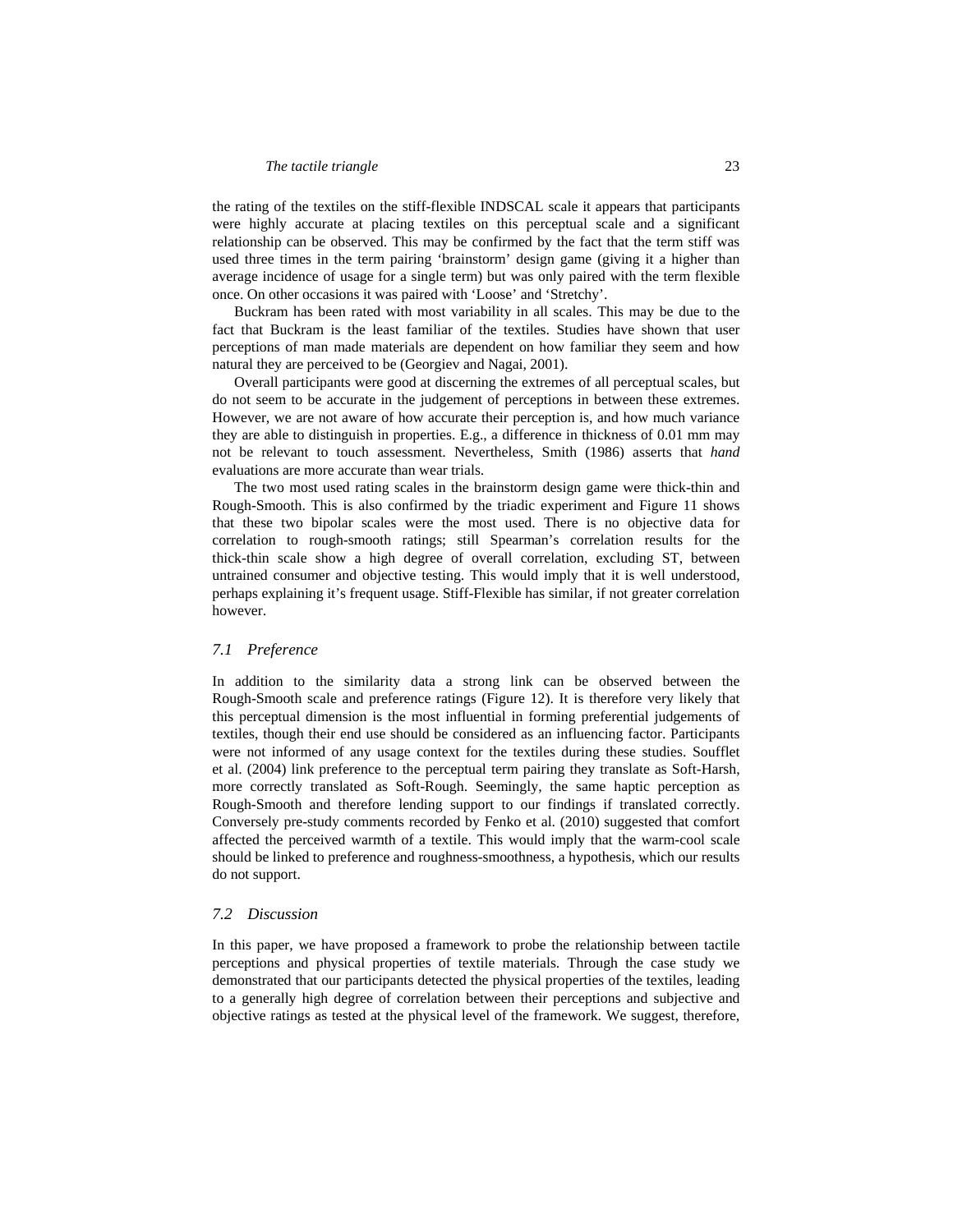that the correlations identified between different human and mechanical evaluations of perceived *textile hand* qualities corroborate the use of accessible studies of perception, such as those used in our non-expert studies. In this case Design Games and triadic comparison are used at the perceptual space and communication levels of the framework. These methods give sufficiently accurate results that we propose they can be used independently by designers who need cheap and accessible methods to explore perceptions of materials. Equally if they require a deeper, more holistic insight the methods can be combined to discover how the material qualities are physically perceived, how the perceptual space they inhabit is understood and communicated. This is particularly useful for designers hoping to ensure they communicate a brand or design message through their material choices, but who do not have access to mechanised testing.

We have shown the importance of including human assessments, as they indicate the level of accuracy which may be sufficient in objective testing to provide useful data to a human evaluator (i.e., differences of a certain level may not be perceptible or relevant) as well as revealing meaningful parameters (i.e., to highlight relevant dimensions of the experience). From our experimental results, the stiff-flexible bipolar pair has best illustrated this, considering that participants were highly accurate at placing textiles on this scale at both perceptual space and communication levels of the framework and a significant correlation with objective (physical) testing can be observed. This scale may be easily understood and discerned by touch. However, when assessing fabrics against the warm-cool scale confusion was observed amongst participants. Correlation results indicate that both un-trained consumer and trained expert perceptions of warm-cool do not correlate to the objective testing results for thermal effusivity and conductivity, rather they correlate to thickness measurements. This may indicate that for certain characteristics participants' perceptions, irrespective of their level of training, could be the result of a combination of objectively measurable properties and tacit associations, which suggests a vast field for future research. Arguably this verification of human subjective intuition may imply that some objective mechanised testing procedures must change to become better predictors of human perception and not vice versa.

In relation to the methods usage, the design games may help designers to design better products, as they strive to be ever closer to the people they are designing for. They can inform designers wishing to conduct user studies, and can help guide their choice of investigative process without the need for mechanised testing. This is particularly true for the textile and apparel industries, however the multi-dimensional approach discussed will also be valuable if applied to testing of other materials with users, in consumer focussed product design and co-design processes involving a multidisciplinary team. Any design process that requires communication between materials scientists, designers and product technologists will benefit from the use of this approach. This is particularly vital in industries such as Fashion where design education rarely encompasses technical aspects such as fibre development and materials characterisation. Systems such as the SiroFAST were developed as a means to communicate between product developers and provide quality assurance in textile manufacture, however these are rarely used by designers as they are technical and unintuitive, and require specialist equipment and knowledge for the evaluation of results.

We propose that the design community can use the non-expert study methods (Triadic Comparison or Design Gaming) to conduct their own investigations into how consumers perceive tactile properties knowing that the results are reliable. This has the potential to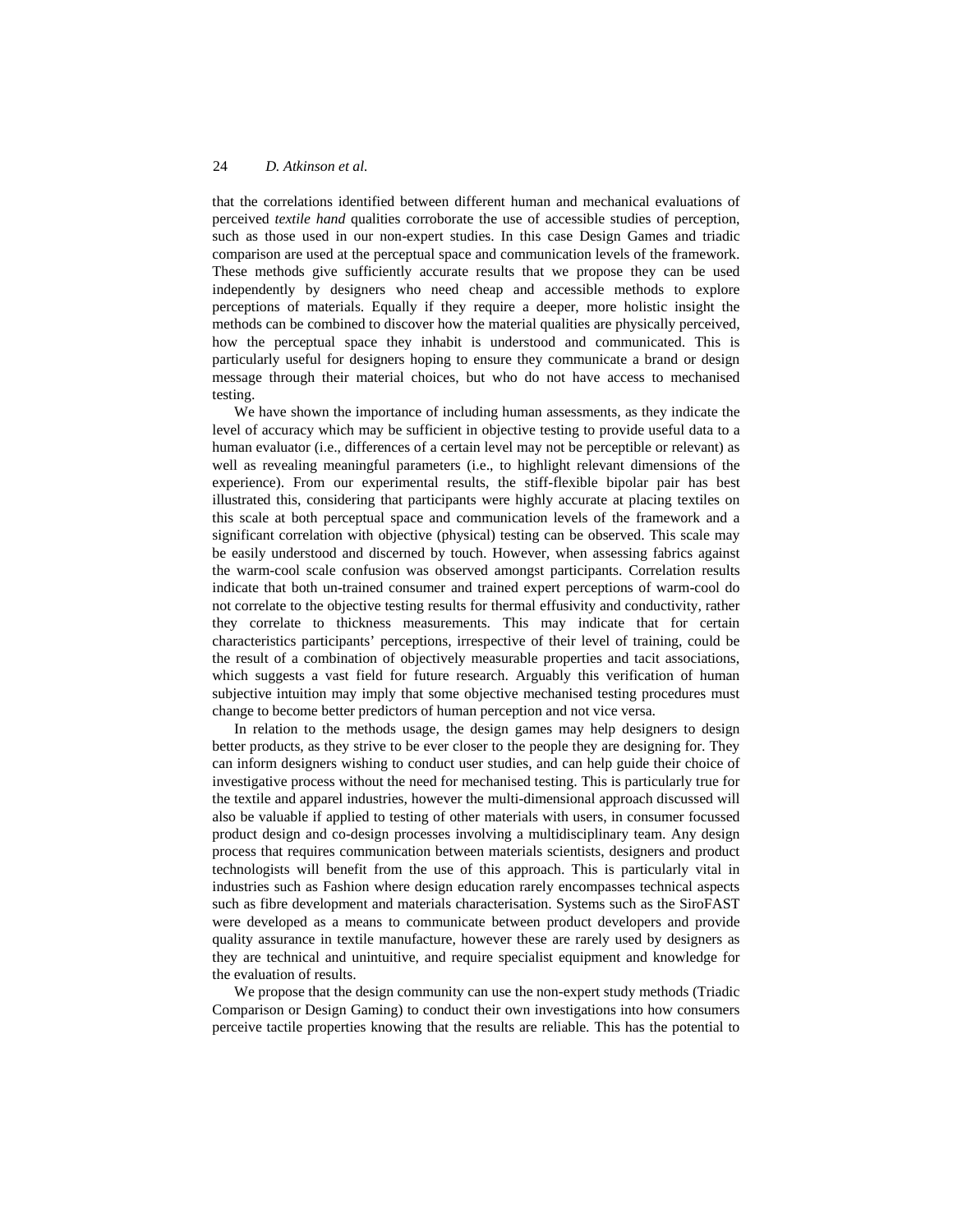change the way we communicate. We hope that the easy, low cost methods of studying tactile perception (which we have shown to be reliable) will allow more intuitive communication between materials scientists interested in the mechanical properties and characteristics of materials, and designers who are interested in the sensory and aesthetic impact of these materials on the people they are designing for.

We hope that we have gone some way towards addressing the problems of communicating *textile hand* properties as emphasised by Cardello et al. (2003), who highlight the lack of theoretical models in this research field.

#### **8 Limitations**

We sought to test the perceptions of un-trained consumers naturalistically as they would experience textiles in a retail environment, however this did not allow us to explore the accuracy of their sense of touch independently of other modalities, particularly vision. Further research may help us to answer how small a difference in the objective properties of a textile an untrained evaluator can perceive. It may also be appropriate to test whether un-trained consumers rate textiles more closely to objective testing results when using prescribed handling and manipulation methods such as those suggested by the AATCC Evaluation Procedure 5 (2006).

Kim and Winakor (1996) also suggest that unipolar perceptual scales are more intuitive for participants than bi-polar scales. Although this is not standard descriptive practice in the textile industry, further study with unipolar perceptual scales may clarify the usage of terms such as Warm and Cool. This scale was not well understood, however as separate descriptors consumers may better understand and utilise the terms warm and cool.

In future studies, it would also be pertinent to include descriptive terms with an emotional component. The concurrence between preference ratings and the rough-smooth perceptual scale demonstrates that such perceptions cannot be excluded from appreciation of *textile hand*. While in this study we sought to limit the investigation to terms relating to physical properties, this may in-fact prove to artificially restrict terms that participants naturally use as they may not see any distinction in the descriptive utility of hedonic and non-hedonic terms.

# **9 Conclusions**

In this work, we have proposed the tactile triangle framework to access people's tactile experience with textiles. Through the case study we investigated the relation between subjective and objective assessments of tactile properties of textiles by different parties (trained designer, un-trained consumer and machine). By allowing comparisons to be drawn between all three, we thus fill the current gaps in research in this area.

The main strength of the proposed tactile triangle framework is that, as the case study demonstrates, perceptual data gained from methods used to investigate each of the levels largely corresponds to the data gained through other levels and methods. Thus the tactile triangle can be applied integrally or in parts according to the research question being pursued (e.g., if the interest lays in investigating what language a population uses, then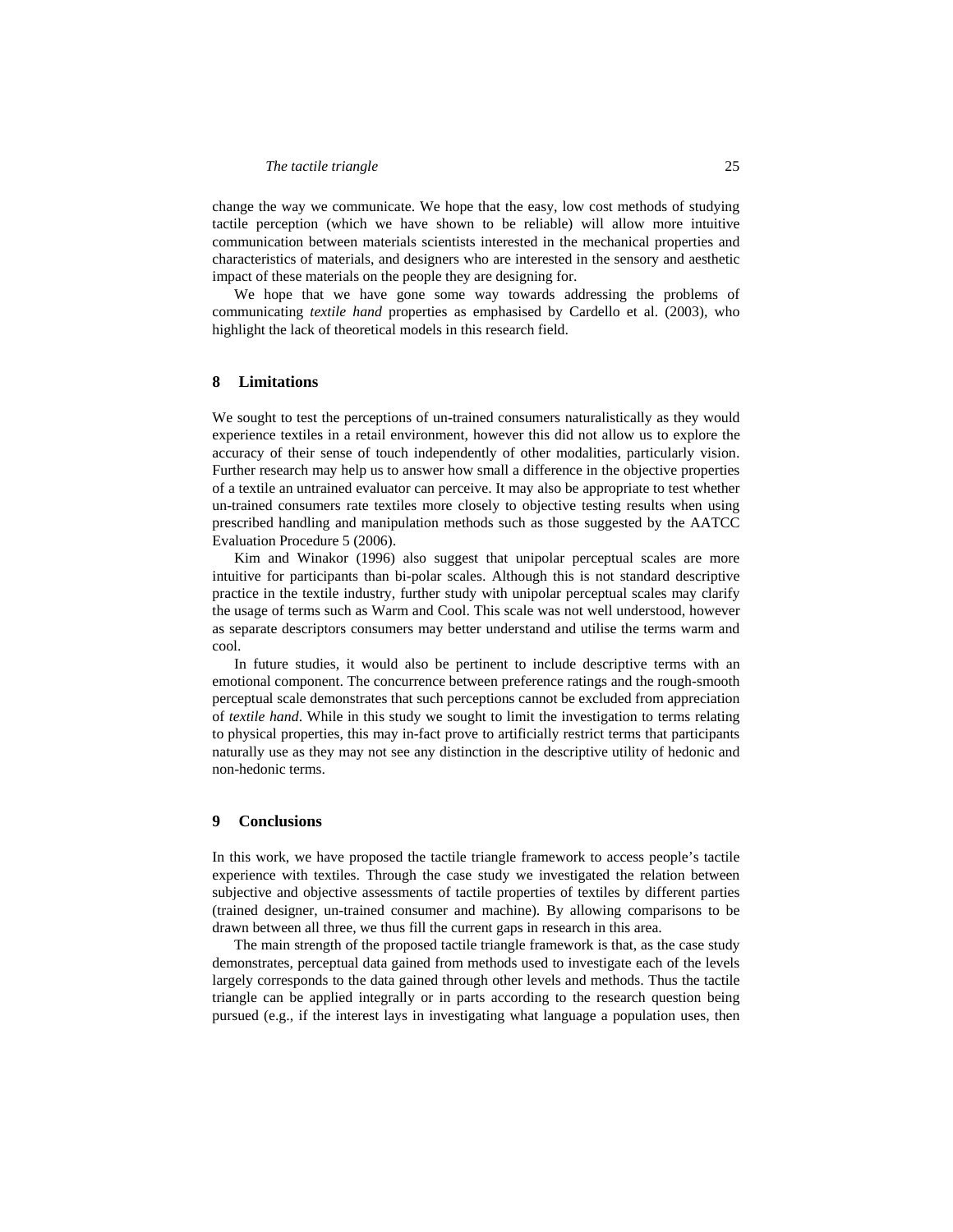design games can be used, especially if time is a constraint; if the focus is on important dimensions for the experience, then triads are better suited; or if the interest is in the correlation to objective measures, then design games and physical testing can be employed).

# **10 Future work**

As the textiles used for the case study were dissimilar in nature, in future we want to investigate if, for fine grain levels of comparison, this framework will still be useful, e.g., comparing two fabrics that are very similar to test if the consumer and designer differ in their perceptions.

Our case study attempts to relate the perceptions of experts to consumers, enabling them to communicate via a shared understanding of the tactile properties of textiles. Such communication is increasingly digital, therefore we intend our methodology to inform digital communication around the tactile properties of textiles (Hughes et al., 2012) and inform the presentation of digital textile swatches, particularly for touch screen devices (Atkinson et al., 2013; Orzechowski et al., 2011; Petreca et al., 2013). We believe that perception of *textile hand* is a truly multi-modal experience (Cho et al., 2002; Citrin et al., 2003) and will next investigate the use of other modalities such as images, sounds and even physiological changes.

#### **Acknowledgements**

We would like to thank the RCUK Digital Economy Programme for funding the 'Digital Sensoria: design through digital perceptual experience' project: grant no. EP/H007083/1 and IPT – 41 Institute for Technological Research of the State of São Paulo together with FIPT – IPT Foundation, São Paulo for sponsoring Bruna Petreca's involvement in the study.

#### **References**

- American Association of Textile Chemists and Colorists (AATCC) Evaluation Procedure 5 (2006) *Fabric Hand: Guidelines for the Subjective Evaluation, Developed in 1990*, by AATCC Committee RA89.
- Atkinson, D., Orzechowski, P., Petreca, B., Bianchi-Berthouze, N., Watkins, P., Baurley, S., Padilla, S. and Chantler, M. (20130 'Tactile perceptions of digital textiles: design research approach', *SIGCHI Conference on Human Factors in Computing Systems, Proceedings of 2013 ACM SIGCHI Conference on Human Factors in Computing Systems*, doi:10.1145/ 2470654.2466221.
- Bang, A.L. (2009) 'Triad as a means for dialogue about emotional values in textile design', *8th European Academy of Design Conference*, The Robert Gordon University, Aberdeen, Scotland [online] https://core.ac.uk/download/pdf/14339616.pdf (accessed 29 November 2015).
- Bang, A.L. and Nissen, K. (2009) 'Facilitating teamwork in the design process: repertory grid as an approach to exploratory inquiry', *Engaging Artifacts*, The Oslo School of Architecture and Design, Oslo, Norway [online] http://www.nordes.org/opj/index.php/n13/article/view/50/41 (accessed 29 November 2015).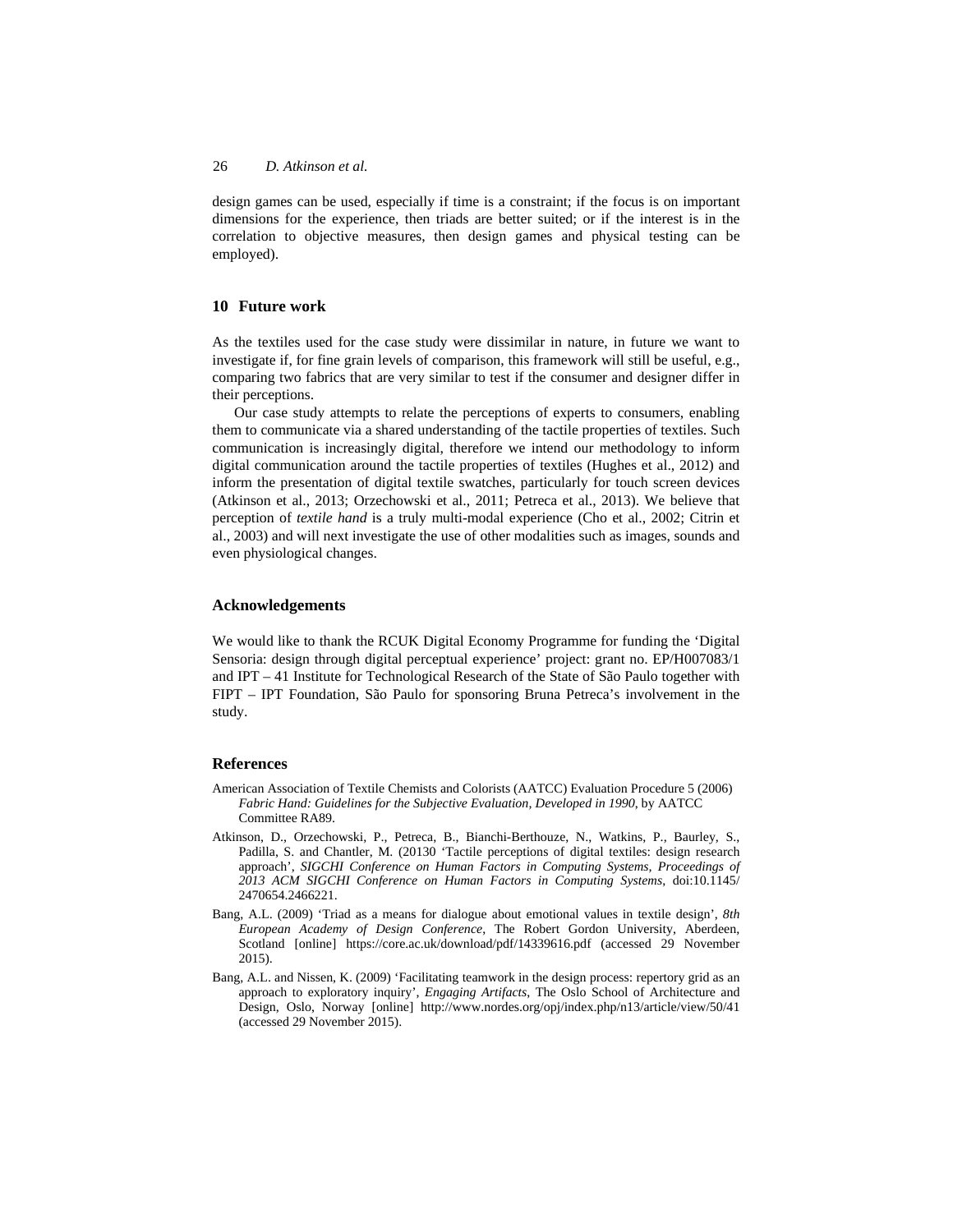- Behery, H.M. (2005) *Effect of Mechanical and Physical Properties on Fabric Hand*, Woodhead Publishing, Cambridge.
- Brandt, E. (2006) 'Designing exploratory design games: a framework for participation in participatory design?', in Jacucci, G. and Kensing, F. (Eds.): *PDC 2006: Proceedings of the Ninth Conference on Participatory Design*, Trento, Italy, pp.57–66, doi: 10.1145/ 1147261.1147271.
- Brandt, E., Messeter, J. and Binder, T. (2008) 'Formatting design dialogues games and participation', *CoDesign*, Vol. 4, No. 1, pp.51–64, doi: 10.1080/15710880801905724.
- Cardello, A.V., Winterhalter, C. and Schutz, H.G. (2003) 'Predicting the handle and comfort of military clothing fabrics from sensory and instrumental data: development and application of new psychophysical methods', *Textile Research Journal*, Vol. 73, No. 3, pp.221–237, doi: 10.1177/004051750307300306.
- Chen, X., Barnes, C.J., Childs, T.H.C., Henson, B. and Shao, F. (2009) 'Materials' tactile testing and characterisation for consumer products' affective packaging design', *Materials and Design*, Vol. 30, No. 10, pp.4299–4310.
- Cho, G., Kim, C. and Casali, J.G. (2002) 'Sensory evaluation of fabric touch by free modulus magnitude evaluation', *Fibres and Polymers*, Vol. 3, No. 4, pp.169–173.
- Citrin, A., Stem, D., Spangenberg, E. and Clark, M. (2003) 'Consumer need for tactile input: an internet retailing challenge', *Journal of Business Research*, Vol. 56, No. 11, pp.915–922.
- Das, A., Kothari, V.K. and Nagaraju, V. (2007) 'Frictional characteristics of woven suiting and shirting fabrics', *Indian Journal of Fibre and Textile Research*, Vol. 32, No. 3, pp.337–343.
- De Boos, A. (2005) 'Concepts and understanding of fabric hand', in Behery, H.M. (Ed.): *Effect of Mechanical and Physical Properties on Fabric Hand*, pp.11–44, Woodhead Publishing, Cambridge.
- El-Mogahzy, Y., Kilinc, F.S. and Hassan, M. (2005) 'Development in measurement and evaluation of fabric hand', in Behery, H.M. (Ed.): *Effect of Mechanical and Physical Properties on Fabric Hand*, pp.45–65, Woodhead Publishing, Cambridge.
- Fan, J., Yu, W. and Hunter, L. (2004) *Clothing Appearance and Fit: Science and Technology*, Woodhead Publishing, Cambridge.
- Fenko, A., Schifferstein, H.N.J. and Hekkert, P. (2010) 'Looking hot or feeling hot: what determines the product experience of warmth?', *Materials & Design*, Vol. 31, No. 3, pp.1325–1331, doi: 10.1016/j.matdes.2009.09.008.
- Georgiev, G. and Nagai, Y. (2001) 'A conceptual network analysis of user impressions and meanings of product materials in design', *Materials & Design*, Vol. 32, Nos. 8–9, pp.4230–4240, doi: 10.1016/j.matdes.2011.04.024.
- Howorth, W.S. and Oliver, P.H. (1958) 'The application of multiple factor analysis to the assessment of fabric handle', *Journal of the Textile Institute*, Vol. 49, No. 11, pp.T540–T553.
- Hu, J., Li, Y. and Yeung, K.W. (2006) 'Thermal properties', in Li, Y. and Wong, A.S.W. (Eds.): *Clothing Biosensory Engineering*, pp.189–205, Woodhead Publishing, Cambridge.
- Hughes, L., Atkinson, D., Bianchi-Berthouze, N. and Baurley, S. (2012) 'Crowd-sourcing an emotional wardrobe', *CHI2012, Proceedings of the 2012 ACM annual conference on Human Factors in Computing Systems Extended Abstracts*, 5–10 May 2012, Austin, Texas USA, ACM Press 2012, New York, doi: 10.1145/2212776.2212801.
- Hung, S-H. and Chuang, M-C.A. (1999) *Study on the Relationship between Texture Image and Textile Fabrics of Bags*, thesis, Institute of Applied Arts National Chiao-Tung University, Hsinchu, Taiwan.
- Karana, E. (2009) *Meanings of Materials*, PhD thesis, TU-Delft, The Netherlands.
- Karana, E., Hekkert, P. and Kandachar, P. (2009) 'Meanings of materials through sensorial and manufacturing processes', *Materials & Design*, Vol. 30, No. 7, pp.2778–2784, doi: 10.1016/ j.matdes.2008.09.028.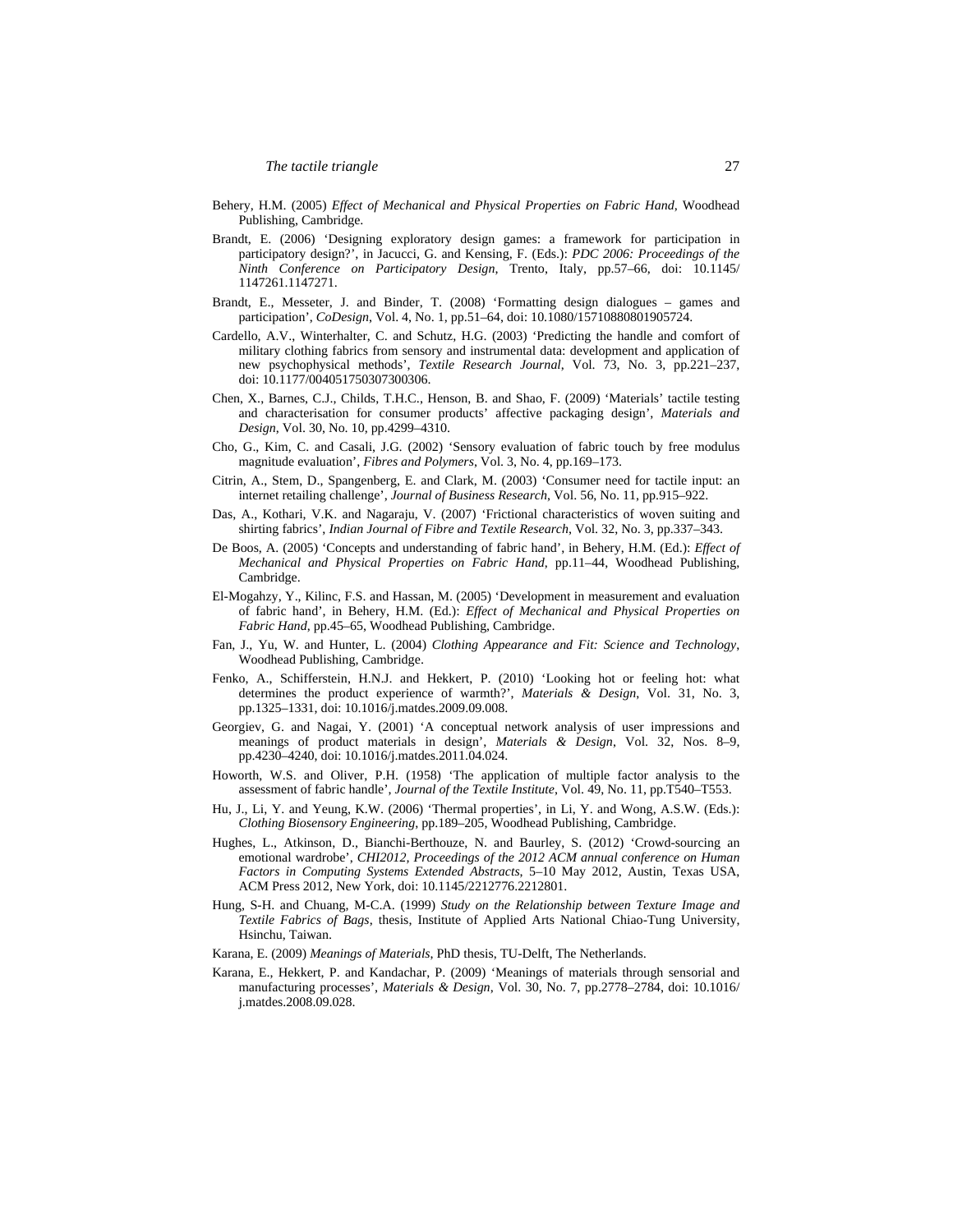- Kawabata, S. (1982) 'The development of the objective measurement of fabric handle', in Kawabata, S., Postle, R. and Niwa, M. (Eds.): *Objective Specification of Fabric Quality, Mechanical Properties and Performance*, pp.31–59, Textile Machinery Society of Japan, Osaka.
- Kim, H. and Winakor, G. (1996) 'Fabric hand as perceived by US and Korean males and females', *Clothing and Textiles Research Journal*, Vol. 14, No. 2, pp.133–144, doi: 10.1177/ 0887302X9601400204.
- Kooistra, K.J., Pyburn, R. and Termorshuizen, A.J. (2006) *The Sustainability of Cotton: Consequences for Man and Environment*, Science Shop Wageningen University & Research Centre, Report 223, ISBN: 90-6754-90-8585-000-2.
- Krippendorff, K. and Butler, R. (2008) 'Semantics: meanings and contexts of artefacts', in Schifferstein, H.N.J. and Hekkert, P. (Eds.): *Product Experience*, pp.353–376, Elsevier, London.
- Kruskal, J.B. and Wish, M. (1978) 'Multidimensional scaling', *Clothing and Textiles Research Journal*, Vol. 14, No. 2, pp.133–144.
- Lai, S-S., Shyr, T-W. and Lyn, J-Y. (2002) 'Comparison between KES-FB and FAST in discrimination of fabric characteristics', *Journal of Textile Engineering*, Vol. 48, No. 2, pp.43–48.
- Laughlin, J. (1991) 'Perception of fabrics: a texturalcentric study of the visual and tactile responses of adult and elderly women', *International Journal of Clothing Science and Technology*, Vol. 3, No. 5, pp.20–31.
- Lederman, S.J. and Klatzky, R.L. (2009) 'Haptic perception: a tutorial', *Attention, Perception & Psychophysics*, Vol. 71, No. 7, pp.1439–1459.
- Lee, H., Kim, J. and Fiore, A.M. (2010) 'Affective and cognitive online shopping experience', *Clothing and Textiles Research Journal*, Vol. 28, No. 2, pp.140–154.
- Ly, N.G., Tester, D.H., Buckenham, P., Rockzniok, A.F., Adriaansen, A.L., Scaysbrook, F. et al. (1991) 'Simple instruments for quality control by finishers and tailors', *Textile Research Journal*, Vol. 61, No. 7, pp.402–406.
- Minazio, P.G. (1995) 'FAST fabric assurance by simple testing', *International Journal of Clothing Science and Technology*, Vol. 7, Nos. 2/3, pp.43–48.
- Moody, W., Morgan, R., Dillon, P., Baber, C. and Wing, A. (2001) 'Factors underlying fabric perception', in Baber, C., Faint, M., Wall, S. and Wing, A.M. (Eds.): *Eurohaptics 2001 Conference Proceedings*, 1–4 July, pp.192–201, University of Birmingham, Birmingham, UK.
- Nogueira, C., Cabeco-Silva, M.E., Schacher, L. and Adolphe, D. (2009) 'Textile materials: tactile describers', *Journal of Food Technology*, Vol. 7, No. 3, pp.66–70.
- Orzechowski, P., Atkinson, D., Methven, T., Padilla, S., Chantler, M. and Baurley, S. (2011) 'Interactivity to enhance perception: does increased interactivity in mobile visual presentation tools facilitate more accurate rating of textile properties?', *MobileHCI'11 Proceedings of the*  13th International Conference on Human Computer Interaction with Mobile Devices and *Services*, 30 August–2 September 2011, Stockholm, Sweden, pp.629–634, ACM Press, New York.
- Pan, N. (2007) 'Quantification and evaluation of human tactile sense towards fabrics', *International Journal of Design and Nature*, Vol. 1, No. 1, pp.48–60.
- Petreca, B., Bianchi-Bertouze, N., Baurley, S., Watkins, P. and Atkinson, D. (2013) 'An embodiment perspective of affective touch behaviour in experiencing digital textiles', *Proceedings ACII 2013*.
- Philippe, F., Schacher, L., Adolphe, D.C. and Dacremont, C. 2003. 'The sensory panel applied to textile goods – a new marketing tool', *Journal of Fashion Marketing and Management*, Vol. 7, No. 3, pp.235–248, doi: 10.1108/13612020310484799.
- Picard, D., Dacremont, C., Valentin, D. and Giboreau, A. (2003) 'Perceptual dimensions of tactile textures', *Acta Psychologica*, Vol. 114, No. 2, pp.165–184, doi: 10.1016/j.actpsy.2003.08.001.
- Smith, J.E. (1986) 'The comfort of clothing', *World Textiles*, Vol. 15, No. 1, pp.23–27.